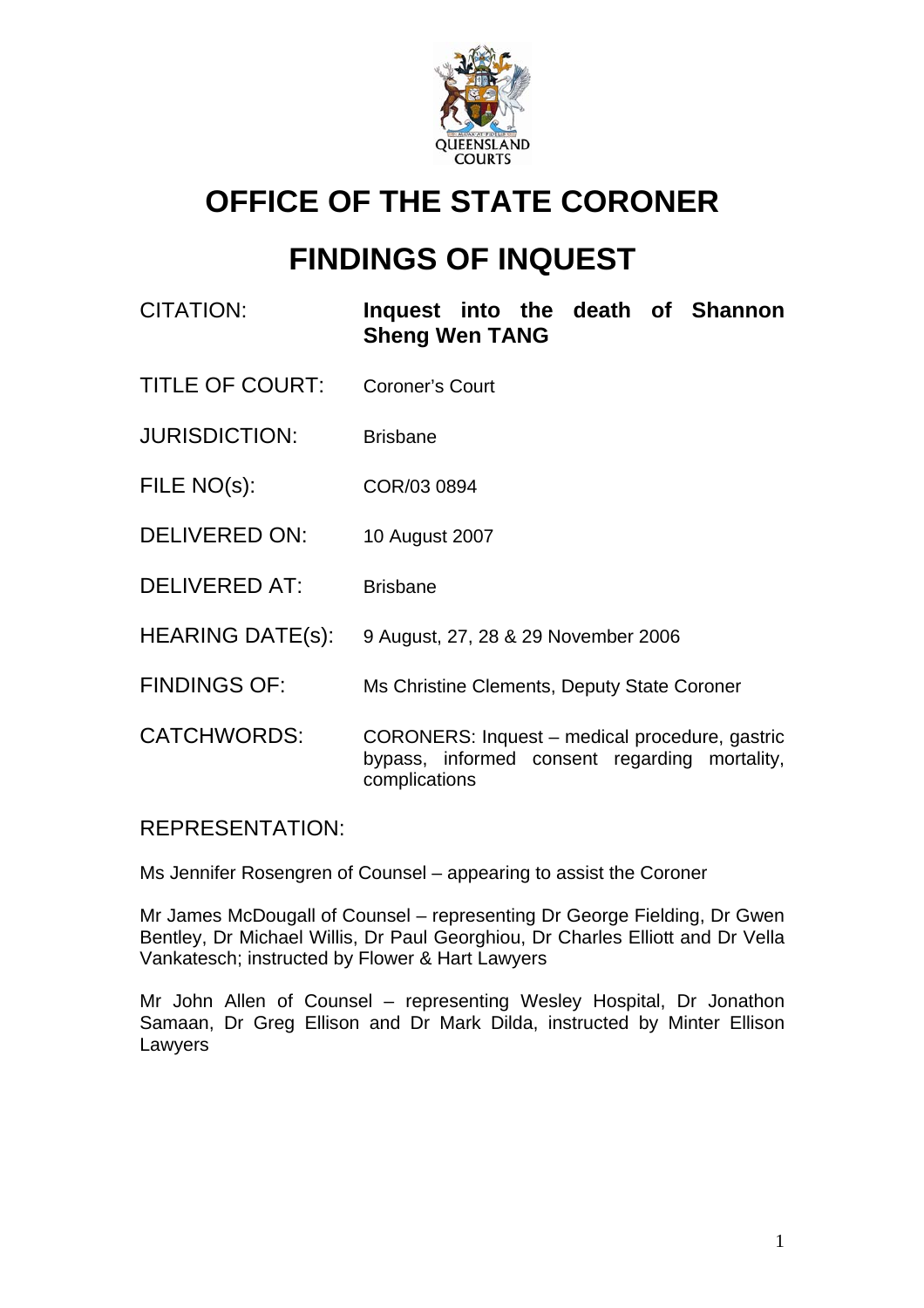## **CORONERS FINDINGS AND DECISION**

#### **Coroners Act 1958 applies**

- 1. The inquest was conducted pursuant to section 26 of the *Coroners Act 1958* ("the Act") because Mr Tang's death occurred before 1 December 2003, the date on which the *Coroners Act 2003* was proclaimed. It is therefore a "pre-commencement death" within the terms of section 100 of the latter Act, and the provisions of the *Coroners Act 1958* are preserved and continue to apply in relation to the inquest.I must deliver my findings pursuant to the provisions of that Act. I do so, reserving the right to revise these reasons should the need or the necessity arise.
- 2. The purpose of this inquest, as of any inquest under the Act, is to establish, as far as practicable –
	- the fact that a person has died:
	- the identity of the deceased person;
	- whether any person should be charged with any of those offences referred to in section 24 of the Act;
	- where, when and in what circumstances the deceased came by their death.
- 3. A coroner's inquest is an investigation by inquisition in which no one has a right to be heard. It is not inclusive of adversary litigation. Nevertheless, the rules of natural justice and procedural fairness are applicable. Application of these rules will depend on the particular circumstances of the case in question.
- 4. In making my findings I am not permitted, under the Act, to express any opinion on any matter which is outside the scope of this inquest, except in the form of a rider or recommendation.
- 5. The findings I make here are not to be framed in any way which may determine or influence any question or issue of liability in any other place or which might suggest that any person should be found guilty or otherwise in any other proceedings.

#### **Review of evidence**

- 6. Shannon Tang was a twenty one year old Singaporean man who was seeking assistance to address a lifelong debilitating problem of obesity. He lived in Singapore and information from his family indicates he was working full time in the human resources industry. He planned to pursue university studies.
- 7. He had researched various treatments and become aware of Dr George Fielding's practice and expertise in the field of obesity surgery. His family informed the coroner's office that he first became aware of Dr Fielding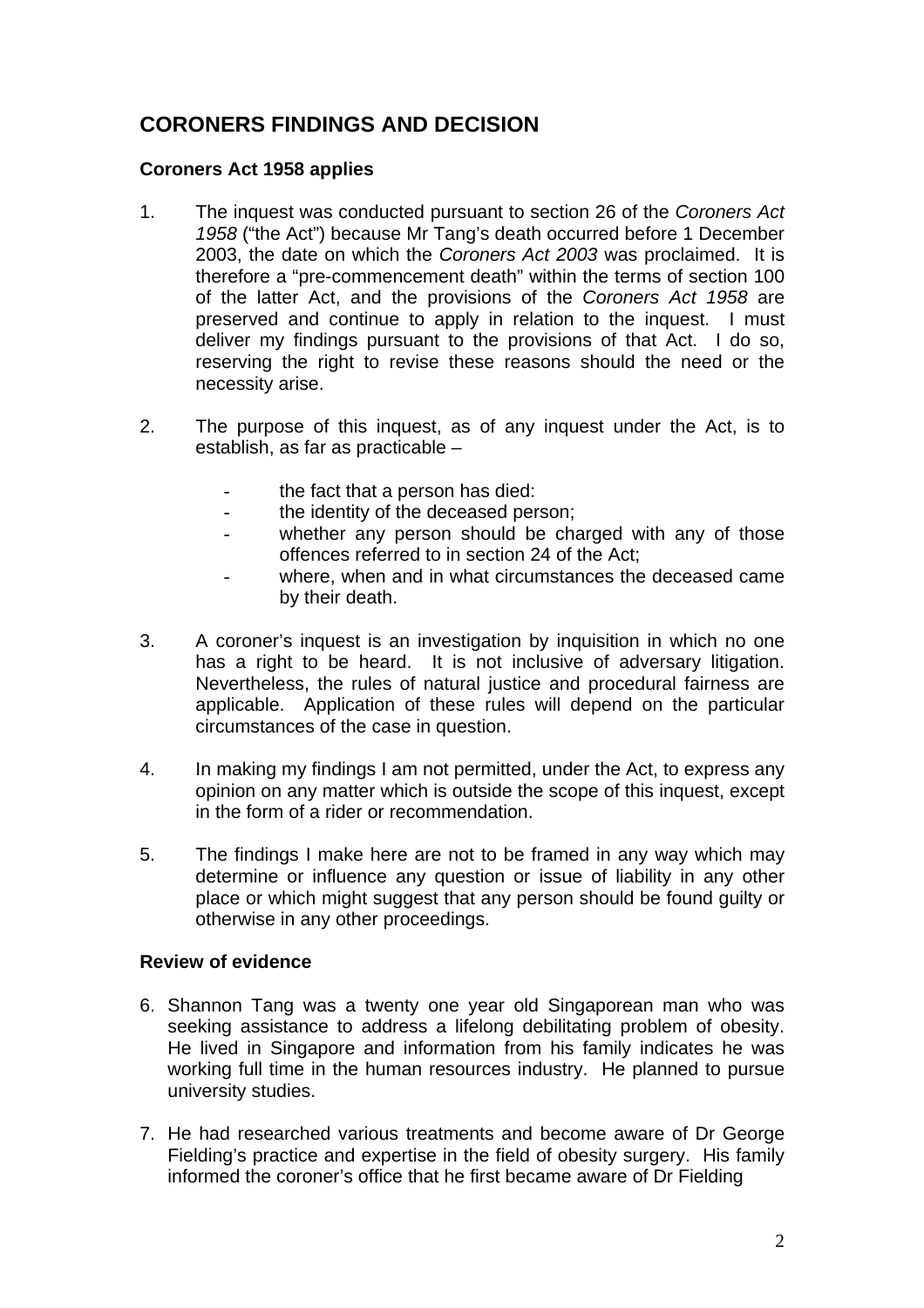from a surgeon who had trained under Dr Fielding. In about March 2003 he began communicating with Dr Fielding's practice in Brisbane via email.

- 8. The evidence before the court was that Shannon weighed 177 kilograms<sup>1</sup> and his body mass index was 52. Surgical intervention is accepted to be the advisable treatment where a person's body mass index exceeds 40.
- 9. He suffered significant other co-morbidities and medical conditions including:

Sleep apnoea; Hypertension; Fatty liver infiltration; High blood cholesterol; Proteinuria (excess protein in the urine, associated with kidney damage); Psoriasis; and Depression.

- 10. Dr Fielding is no longer practising in Australia. He now lives and works in the United States of America. He qualified as a general surgeon and has been specialising in treating patients with obesity related problems since 1996. He specialised in laparoscopic bypass surgery as well as lap band surgery and had performed about 3,000 procedures by 2003. Between three hundred and four hundred of these procedures were gastric bypass procedures which was the procedure performed on Shannon.
- 11. An exchange of information with Dr Fielding's practice commenced with the following email addressed to Dr Fielding's practice manager, Rhonda:

#### *"Hi Rhonda,*

*This is Shannon Tang. I spoke to you earlier this afternoon about the available slots for Dr Fielding's time as I would like to schedule a gastric bypass surgery to be performed by him. Could you please let me have the dates that he is free so that I can make the necessary arrangements and confirm the booking with you? Thank you and regards, Shannon Tang."* 

- 12. I remark it seems quite extraordinary that a prospective patient chooses a particular major and complex surgical procedure and sets in motion the process via email, apparently without referral by another doctor to the surgeon.
- 13. The response on 25 March 2003 from the practice manager, not the surgeon, is no less extraordinary in my view.

*"Hi Shannon,* 

 1 Page 27, line 15, referring to Dr Samaan's note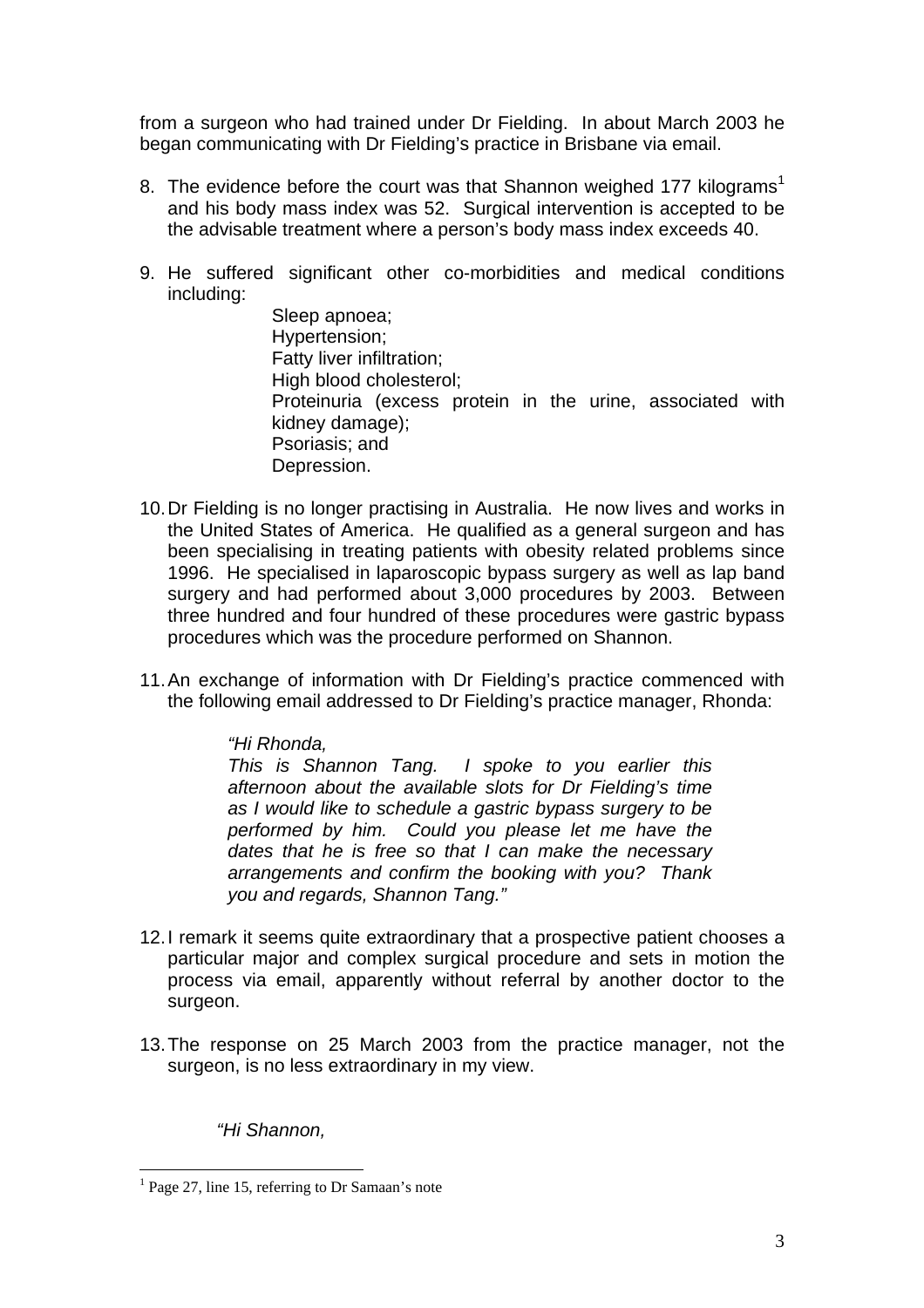*I didn't get to discuss this with Dr Fielding until late last evening. The earliest he would be prepared to do your bypass surgery is Wednesday 28.5.03 - you would need to arrive in Australia on Monday 26.5.03. He has many overseas commitments prior to that and as I mentioned on the phone, he likes to be in Australia for approximately 3 weeks following surgery with his patient.* 

*You would see our nurse on the Monday morning and we would arrange for you to see the dietician and psychologist either on the Monday afternoon or Tuesday. You would see Dr Fielding on the Wednesday morning, go directly into hospital and have surgery that same afternoon. All going well you would be in hospital five days and Dr Fielding would like you to stay in Australia for three weeks after discharge.*

*I need to know a few things-*

*Your weight, height, date of birth, postal address, general health status and a brief outline of your employment and lifestyle, health coverage- if you have any."* 

- 14. I note therefore that it was always proposed that the procedure was to be bypass surgery and was to occur on the day of Dr Fielding's first consultation with Shannon.
- 15. Shannon replied by email on 26 March 2003 confirming he would proceed with the surgery on 28 May. He planned to arrive in Australia by 24 May and to remain in Australia for *"at least a month….to be on the safe side."*<sup>2</sup> He advised his weight was 173 kilograms, although I note other evidence that his weight was recorded as 177 kilograms. He indicated moderate high blood pressure, raised insulin, a fatty liver and severe sleep apnoea. He used a C-pap mask, (positive airways pressure).
- 16. There were further emails between Rhonda and Shannon concerning costs. Shannon requested the best anaesthetist Dr Fielding was happy to work with and a private room. He planned now to arrive on 21 May to make sure he did not have any flu like illness that could be picked up during the flight.
- 17. On 15 April it was Shannon who requested by email from Rhonda that he receive a letter signed by Dr Fielding confirming the type of procedure to be performed on 28 May and the expected period of recuperation. This was requested so that he could submit it to the university to postpone his entrance to university. He also asked whether the sleep apnoea or psoriasis would present problems for the surgery. He wanted to know whether there was any advance preparation that he should undertake in Singapore. Rhonda replied that neither condition would be a problem. No advance preparation was required. She reminded him to complete and return the admission paperwork sent by post.

<sup>&</sup>lt;sup>2</sup> Exhibit B17, page4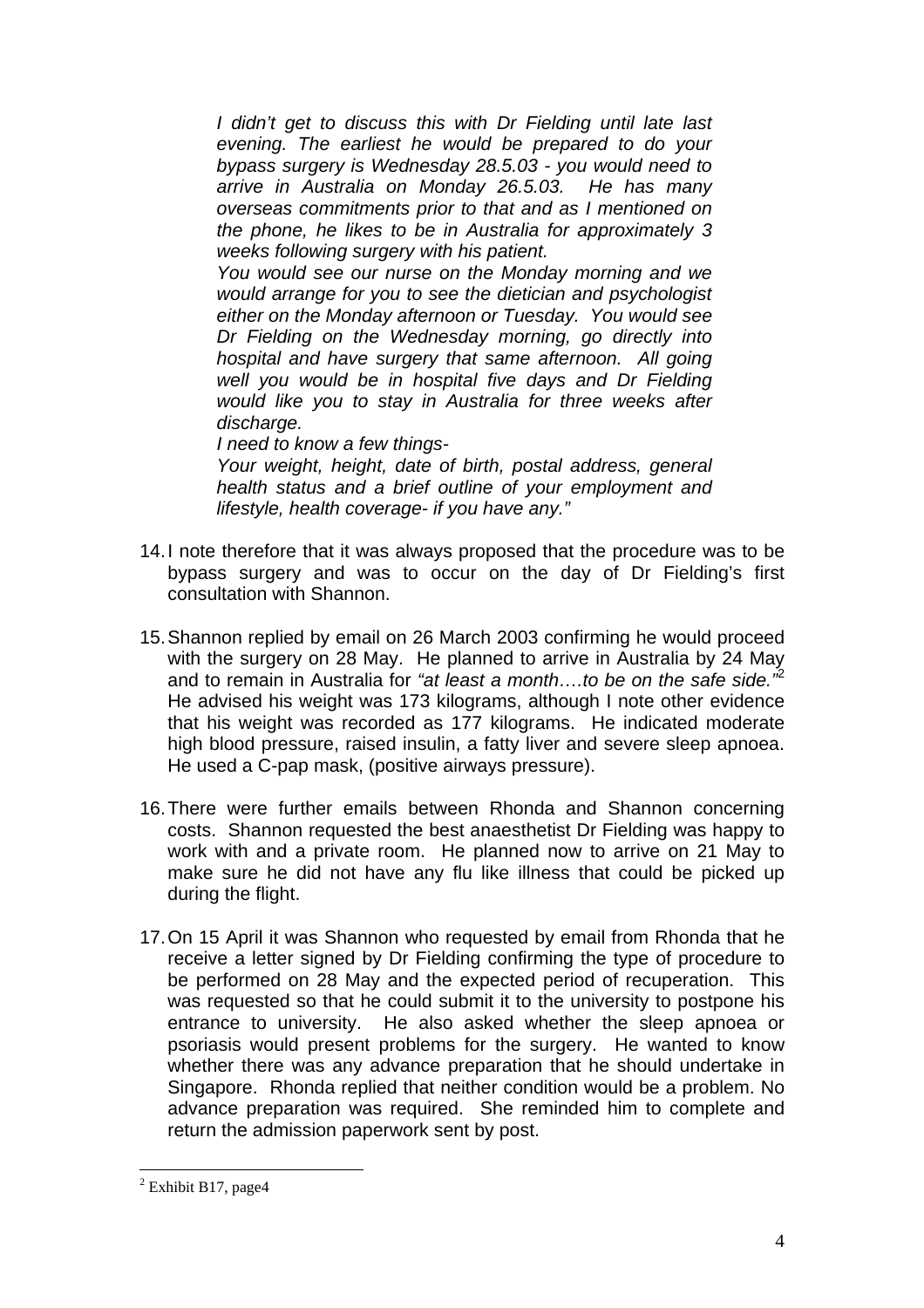18. On 15 April Shannon had received via the post some patient information and he emailed back to Rhonda the following:

> *"Having read the patient information sheet you sent me, there are some questions I'd just like to clarify-whether Dr Fielding can answer these please? This information sheet states there is "risk of leak in the bowel join ups", is this common and is there any way to prevent this, or detect it early/correct? Also, that there is risk of clots in the leg-what is this caused by, and for what period is the patient at risk of this (is it immediately after surgery or is this long term problem?) Is there anyway of preventing this?"*

- 19. Shannon next emailed Rhonda on 16 April 2003 asking for Dr Fielding's opinion whether the Bilio pancreatic bypass surgery was the best option rather than the lap band or Roux En Y procedure. Shannon stated an important consideration for him was whether the bowel complications were generally manageable/preventible. Did Dr Fielding offer the Roux En Y procedure if Shannon chose this option?
- 20. A long email dated 28 April was then sent by Shannon requesting specific information. Shannon was questioning whether there were pre-admission procedures (as he had discovered via his research that these occurred elsewhere). Shannon asked whether it would be of benefit for one of his doctors in Singapore to consolidate information for ease of review by Dr Fielding. He asked whether there would be any ultrasounds, blood tests, x rays that should be performed in Singapore prior to arrival. He asked whether he should be performing light exercise (to reduce risk of clots) or deep breathing exercises (to reduce risk of pneumonia) or should he be prescribed heparin anticoagulation medication to reduce risk of blood clots.
- 21. All of these questions were initiated by Shannon's own research rather than from information emanating from Dr Fielding's standard information letter which was dated 28 November 2001. Shannon's tone in all of his communications was polite in the extreme and apologetic in requesting time from Dr Fielding. He requested a telephone appointment of ten minutes to dispel concerns he had over the surgery.
- 22. What he received was a standard pro-forma information letter dated 28 November 2001 with a brief covering letter from Dr Fielding dated 29 April which read:

*"In reply to your email - All the risks for the various operations are as outlined and they certainly do occur. Any surgery can get the complications that are listed, particularly with bowel operations whether it by Roux En Y Bypass or Bilio Pancreatic Diversion. There is a significant risk of bowel complications.*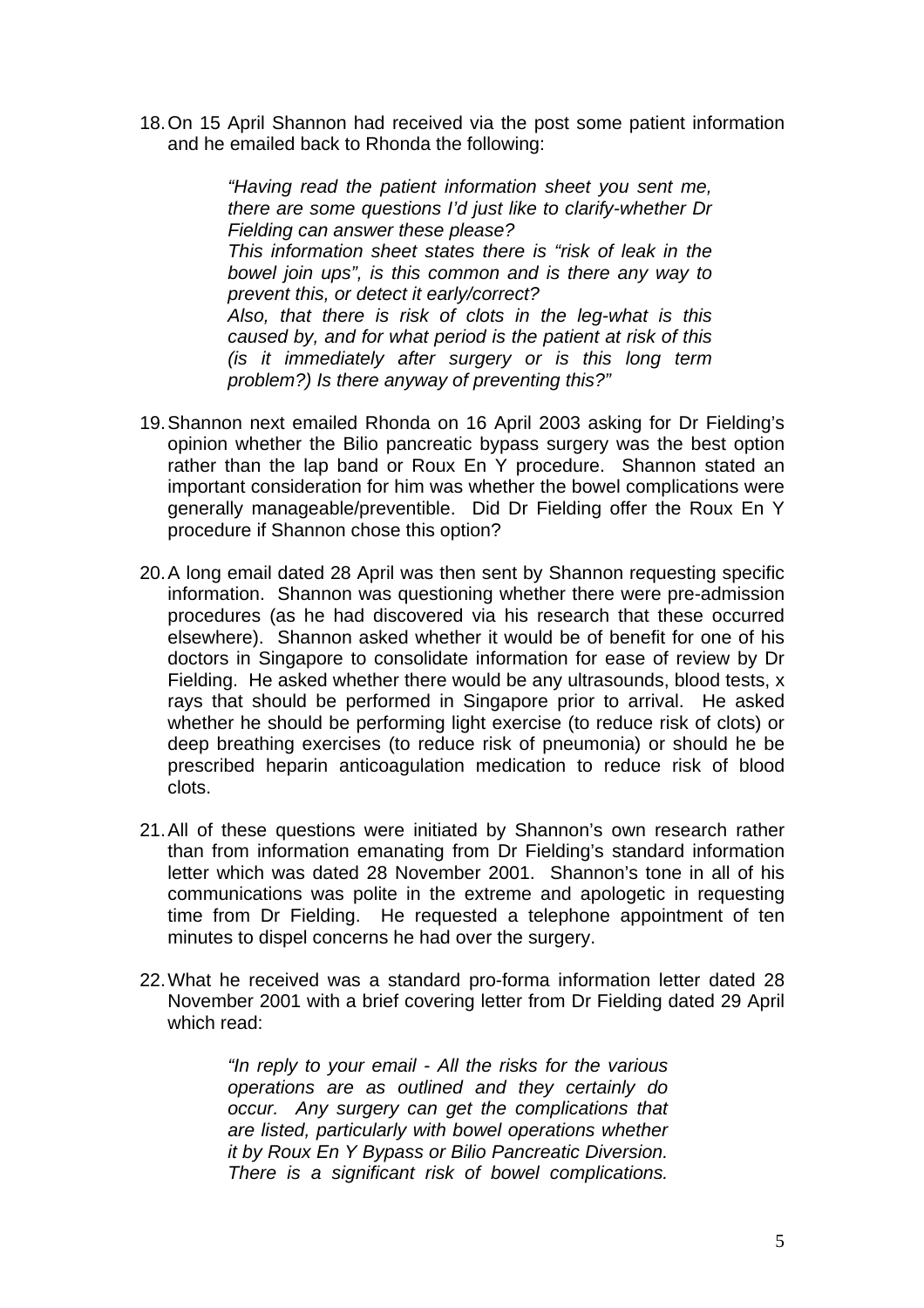*You are quite right about the social effects of Pancreatic Bypass Surgery. They can be difficult and they are less prevalent with Roux En Y procedure. Kind regards, Yours sincerely, Dr George Fielding."* 

23. Information was provided on Bilio Pancreatic Bypass Surgery. Dr Fielding indicated that laparoscopic gastric banding was his preferred option. The risks of bilio-pancreatic diversion were explained.

> *"This is major surgery involving the bowel with three divisions of the bowel and join ups. The major risk with the procedure is that one of these join ups leak and if this happens patients can develop peritonitis and they can die. The leak rate is between 2 and 3 per cent in most large series including my own and the risk of death in first up procedures is anywhere between 0 and 2%.*

> *The other big risk is the development of clots in the legs causing a pulmonary embolus or clot that can also kill patients.*

> *I cannot stress enough the importance of understanding this is major abdominal surgery and that there is a risk of leaks in the bowel join ups and secondly, that this procedure requires long term follow up to monitor vitamins. "*

- 24. According to his family Shannon arrived in Australia on 22 May 2003 for the specific purpose of undergoing surgery scheduled on 28 May 2003.
- 25. Dr Fielding explained it had been planned that Shannon was to have the gastric bypass surgery. He said most of his patients have a strong idea about the type of procedure they would prefer and have usually researched it as Shannon did, quite extensively. He said he usually presents to them what the options are and his preference was a lap band but it really wasn't what Shannon was interested in. Dr Fielding explained there was a difference in risk of the procedures and if they accepted this, he was quite happy to proceed as requested. Dr Fielding discussed the options in his rooms on 28 May 2003 but this was in addition to the information exchange via email that had already occurred. Some ten percent of Dr Fielding's patients were from overseas travelling for the purpose of the surgery. He said these patients become aware of the availability of the surgery via the internet and media.
- 26. Shannon was seen by the nurse on 23 May 2003. She noted he had gained 35 kilograms in the last eighteen months and suffered sleep apnoea, asthma, back pain and hypertension. She also recorded *"wants Roux Y, talk about band".* He completed the Patient Information Profile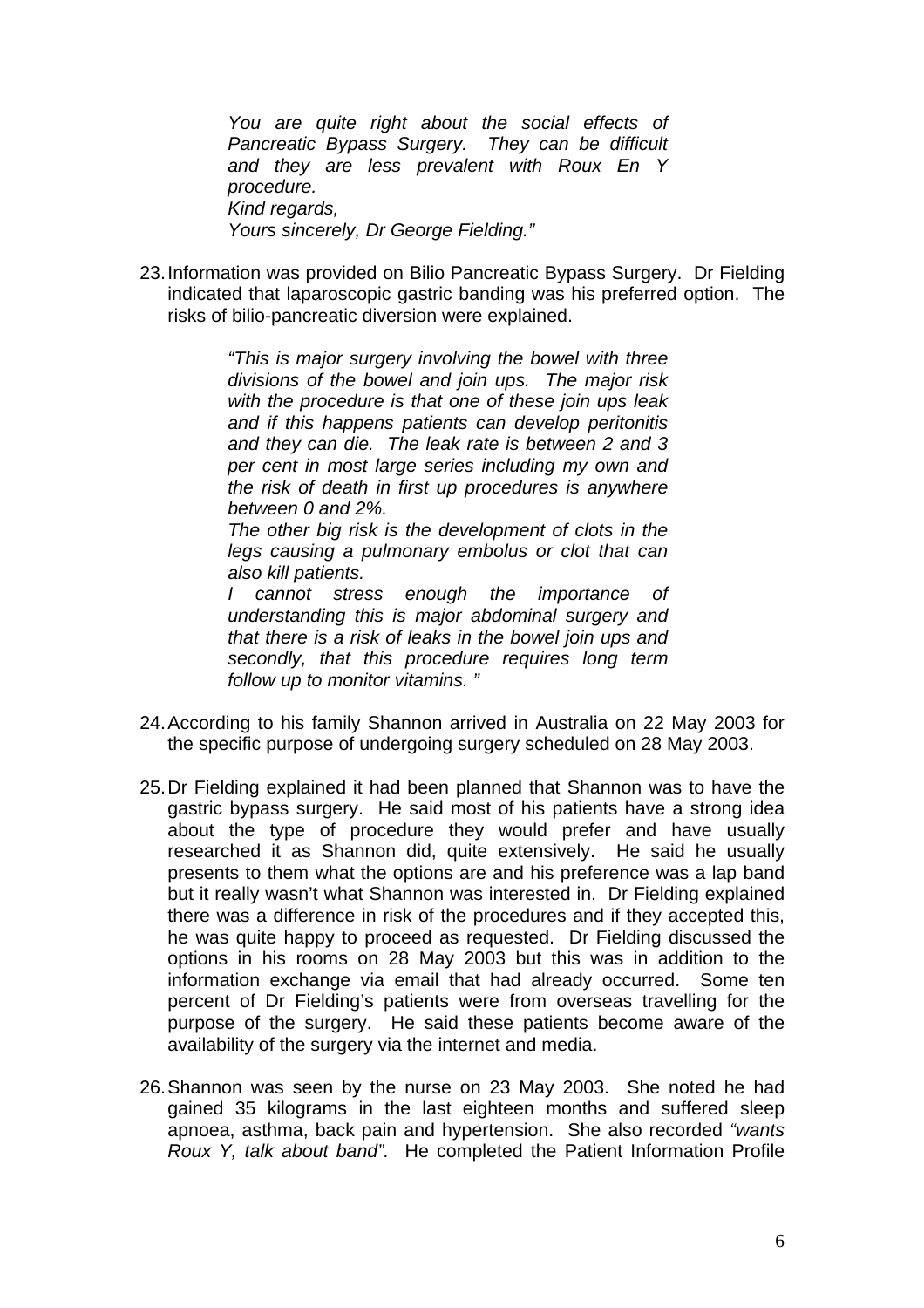and his weight was recorded as 177.4 kilograms, blood pressure was 150 /100 and body mass index of 52.2.

- 27. He was then seen by the dietician. A standard request for treatment form was signed by Shannon and Dr Fielding which indicated broadly that there were risks of complication in undertaking the procedure. Shannon also saw the psychologist.
- 28. On 28 May 2003, Shannon saw Dr Fielding for the first time on the day surgery was initially planned to proceed. The appointment was for about twenty minutes. Shannon's mother was present with him. Dr Fielding told the inquest they first discussed Shannon's desire to have surgery as he was very unhappy with his quality of life and had tried all other options of losing weight.
- 29. When asked by counsel assisting whether Dr Fielding was aware that Shannon had indicated willingness to undergo any initial preoperative procedure, Dr Fielding affirmed this was the case and said:

*"We did do that. We sent him up for a full medical assessment in intensive care."*<sup>3</sup>

- 30. Dr Fielding acknowledged that he did not physically examine or assess Shannon in his twenty minute appointment with him. He explained that this was his normal process. He said the physical examination is very trying for these patients and he was going to have a full assessment by the doctor in intensive care pre-operatively. He didn't see any point in putting him through this twice. Dr Fielding said the intensive care doctors are highly experienced in assessing medical illness and fitness for anaesthesia.
- 31. Dr Fielding said that he did not send every patient to intensive care prior to surgery, only the bigger, sicker people were assessed pre-operatively by intensive care. He said that the contact with intensive care would have been by phone from his practice indicating the procedure Shannon was to undergo, his weight and his co-morbidities.
- 32. I remark that despite Dr Fielding's evidence, I accept Dr Samaan's evidence. Dr Samaan worked in intensive care and stated he was not informed that the patient was essentially being assessed for surgical suitability by him when Shannon was admitted to that ward prior to surgery. The intensive care unit was not given a copy of the patient's information profile. Such an important task, particularly where it applied to the sicker, bigger patients should have been documented with a request by Dr Fielding for the purpose. I also pre-empt my later view that in fact Dr Samaan's assessment of Shannon was very thorough, despite my finding that Dr Fielding did not specifically instruct or request a pre-operative assessment.

<sup>3</sup> page 118, line 38-40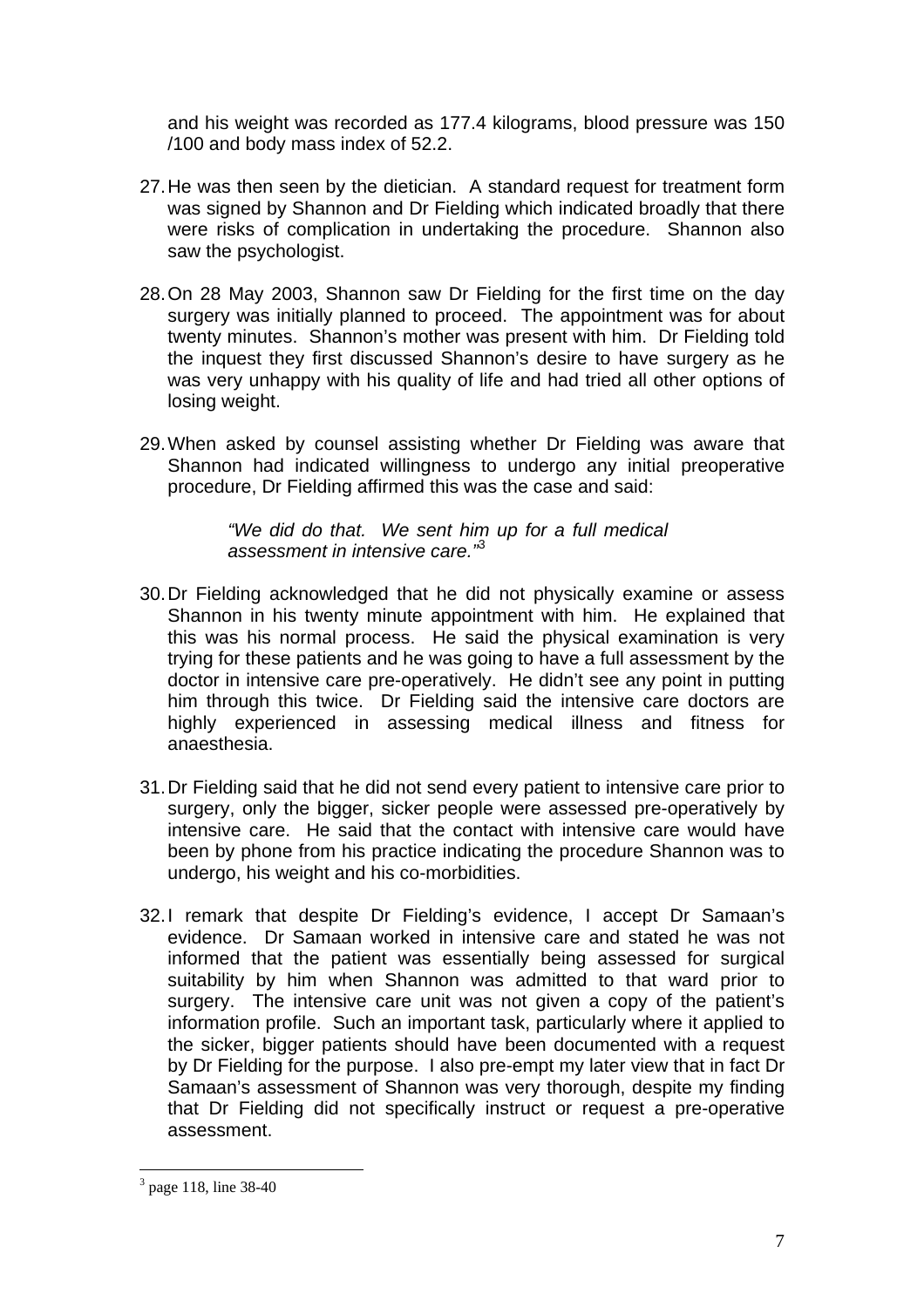- 33. Dr Fielding maintained it was not unusual to see the patient for the first time on the day of the proposed surgery and only for twenty minutes.
- 34. The clinical record document shows an entry by the nurse on 23 May 2003 then an entry by the practice manager on  $28$  May.<sup>4</sup> Dr Fielding translated this as *"Bypass booked for 28 May to come in at 9.30am same day."*
- 35. He said he referred to the information completed in the patient document.
- 36. He considered that Shannon's overall presentation was typical of many of his patients who were similarly obese.
- 37. Dr Fielding said he discussed the options with Shannon. Dr Fielding stated his preferable mode of surgery was the lap band which was considered a safer procedure. Shannon had researched the options and believed the lap band was not as effective and so preferred the bypass. Dr Fielding said he explained that the lap band did not involve cutting the bowel but only wrapping a band around the top of the stomach. Dr Fielding could recall Shannon referring to research his sister in the United States had undertaken about the options. The perception in the USA at the time was that the band was less effective than bypass surgery.
- 38. Dr Fielding said he "absolutely" discussed the risk of mortality which he said was about one in a hundred death risk. He said he told Shannon the risk of the gastric bypass is about one in a hundred death risk and that's usually from leaking from the join ups done in the anastomosis.<sup>5</sup>
- 39. Dr Fielding acknowledged that this was a significant risk particularly as this was an elective procedure. Dr Fielding says he was specific in providing the risk of mortality of the procedure as one per cent and that Mrs Tang was present. The risk of death for the band procedure was one in two thousand.
- 40. Dr Fielding remained firm that he had discussed mortality rates with Shannon at the 28 May consultation for both bypass and band procedures. He put this in the context of him telling Shannon and his mother that he himself had undergone a lap band procedure and chose this option as it was much safer. Likewise, he was adamant that he said to Shannon, as he did to every patient, that you might be the one to die, i.e. the one in one hundred risk of mortality in the procedure. He went on to say he told Shannon about oversewing as a measure to prevent leaks when questioned by Shannon about this risk.
- 41. He said it was Shannon talking, not his mother, and that Shannon was making the decisions about his life.

 $\frac{4}{5}$  Exhibit B1.3

 $<sup>5</sup>$  page 125, line 12-</sup>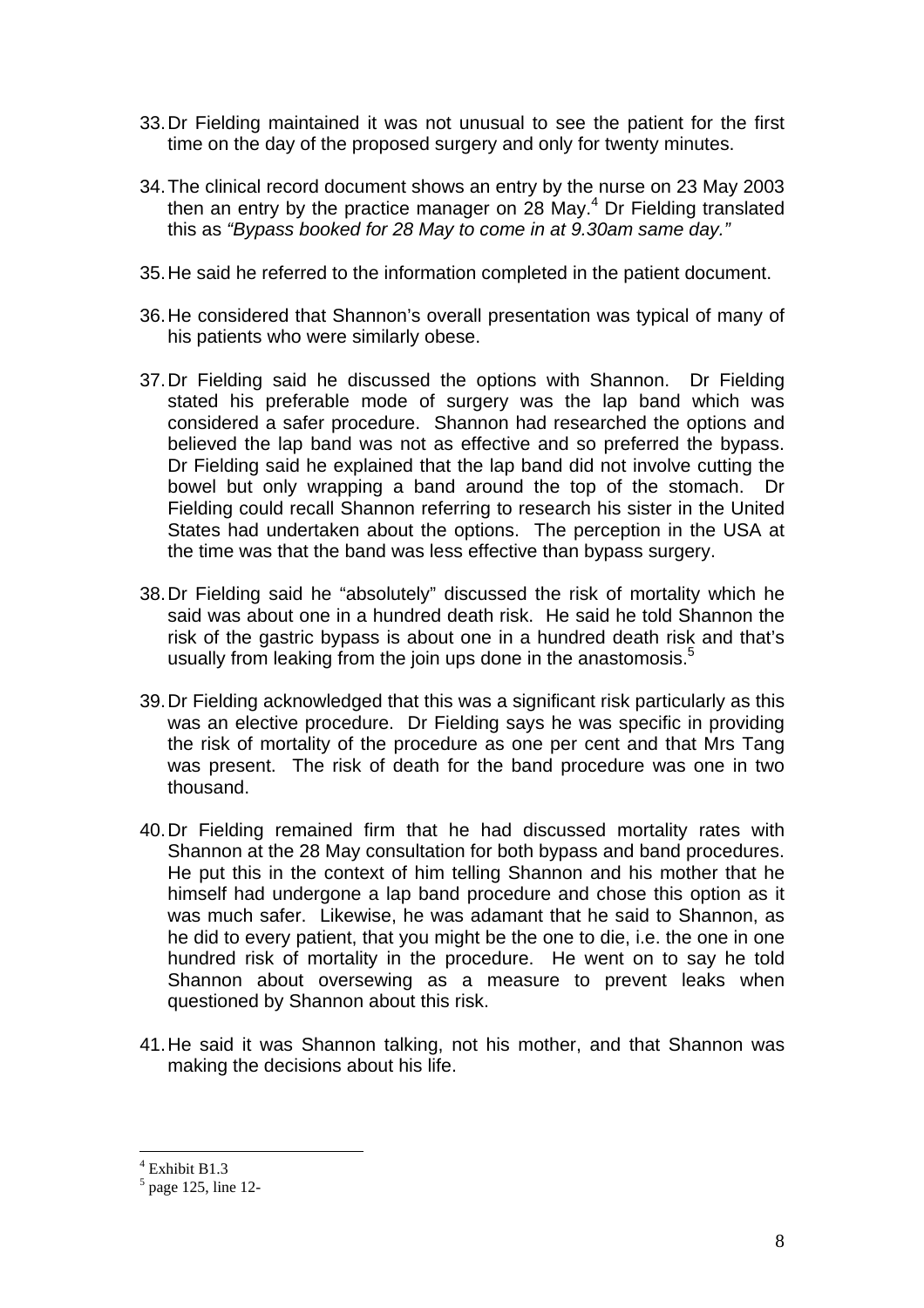42. Mrs Tang does not recall that death was discussed as a possible risk at all in the consultation. There is clear conflict between the two versions. Dr Fielding's only note of this consultation was as follows:

> *"For Roux-En–Y, discussed operation. Risksbleeding, perforation, leak, sepsis, death, stricture, need for vitamins and follow up. His mother was in the interview and happy. For operation this afternoon."*<sup>6</sup>

- 43. I note that Shannon was scheduled to have the surgery on 28 May but it was delayed until the next day as Dr Fielding and his team were very tired due to other procedures going longer than planned. Dr Fielding informed Shannon of this late in the evening of 28 May when Shannon was in intensive care awaiting surgery.
- 44. I will discuss the conflict in the evidence later after referring to Mrs Tang's evidence.
- 45. The procedure to be undertaken was a gastric bypass. In the normal digestion, food passes through the stomach and enters the small intestine where most of the nutrients and calories are absorbed. The duodenum is situated in the small intestine which is connected to the stomach, then the jejunum, the middle portion, and the ilium which connects to the large intestine. Food then passes into the large intestine.
- 46. When a gastric bypass procedure is performed the stomach is made smaller by creating a very small pouch at the top of the stomach. The small pouch gives a patient a feeling of fullness after eating far less food. This small pouch is connected to the middle portion of the small intestine, the jejunum and bypasses the rest of the stomach and upper part of the small intestine, the duodenum. The pouch and jejunum are connected by an anastomosis which is a surgical connection of the two organs to form one continuous channel. In Shannon's case, the bypass was performed laparoscopically, via a small incision in the abdomen where a camera is inserted to guide the surgery.
- 47. There is conflicting information about the date on which Shannon attended an appointment with Dr Fielding's nurse to complete a questionnaire about his medical history and current status. Dr Fielding conceded that the family information may in fact be correct.
- 48. Shannon was admitted to the Wesley Hospital intensive care ward at about 2.00pm on 28 May 2003. His medical record from Singapore was handed into the hospital by his parents who were present with him at admission. Dr Fielding's evidence to the court was that this was always intended and had been arranged in advance via his practice. There was no documentation of this but he said it would have occurred by phone.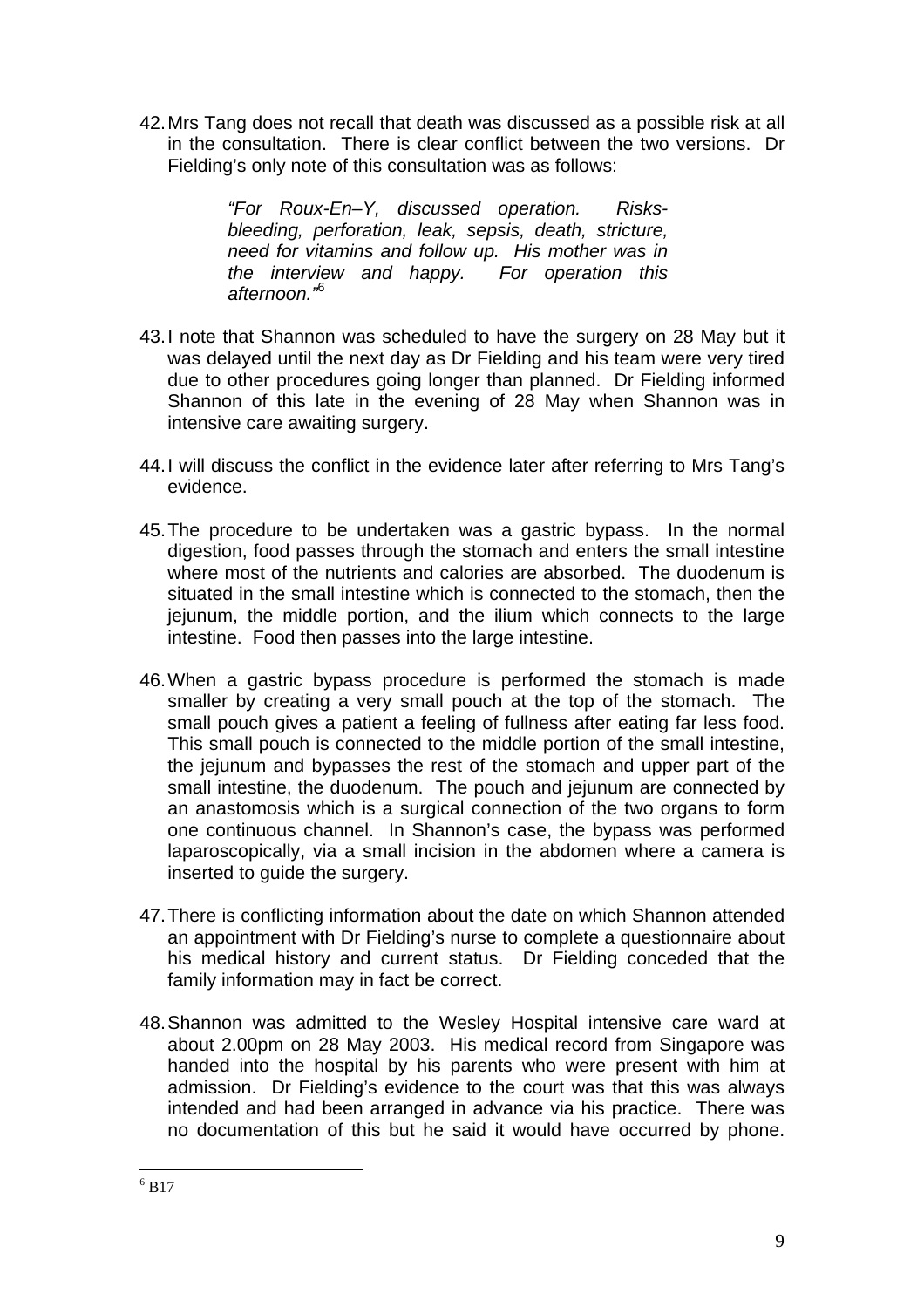Shannon had arrived in Australia without his positive airways pressure machine to assist breathing during sleep. This machine was used due to the sleep apnoea problem. It appears that the absence of this machine may well have influenced the decision to admit him to the intensive care ward to enable overnight monitoring due to his sleep apnoea condition in the absence of his machine.

- 49. The issue to be resolved concerning why he was admitted to the intensive care unit is whether it was solely precautionary due to the sleep apnoea situation or whether it was always planned and was for the purpose of the staff in that unit undertaking a medical assessment prior to the major surgery.
- 50. Dr Fielding's evidence was that he had an arrangement in place to use the expertise of the intensivist to undertake the pre-operative assessment for him. It is curious then that Dr Samaan, the resident medical officer in intensive care rostered on duty was not aware that he was to undertake such an assessment for the purpose of ensuring suitability to undergo the surgery. Rather, Dr Samaan gave evidence that Shannon was admitted to intensive care either because a bed was not available in the ward or due to the sleep apnoea issue. Dr Samaan indicated that it was good practice in the sense that it gave the intensivist the opportunity to see Shannon before the procedure as he was to be a patient in the intensive care unit post surgery.
- 51. On Dr Samaan's evidence which I accept, there is no doubt that in fact Dr Samaan provided a very careful, considered and thorough examination of Shannon. He wanted to be fully informed about Shannon's situation given the absence of the usual positive air pressure machine. He knew he was to be an intensive care patient after surgery and so was alert to the need to familiarise himself with the patient prior to the surgery. He also considered he was at risk of a breathing problem even prior to surgery because of the sleep apnoea problem. He ordered pre-operative blood tests, a chest x-ray and an ECG. He wanted to check the pre-operative lung function. It is interesting to note that in the course of Dr Samaan's evidence he responded in a matter of fact way to confirm that shifts in the intensive care unit in private hospitals are for twenty five hours at a time.<sup>7</sup> Although there is nothing in the evidence to suggest that tiredness in any medical staff contributed to any want of care or diminished decision making, I remain concerned that this is considered to be standard practice expected of our medical profession, entrusted with the responsibility of caring for our most ill.
- 52. Dr Samaan was under the supervision of a consultant in intensive care who was also present for extended periods, from between about 7 am and 6.00pm or so. Overnight, the intensive care consultant may only be physically present in the unit if requested by the resident medical officer. There were fifteen intensive care beds at the time, usually with occupancy

 $<sup>7</sup>$  Page 22, line 18 on</sup>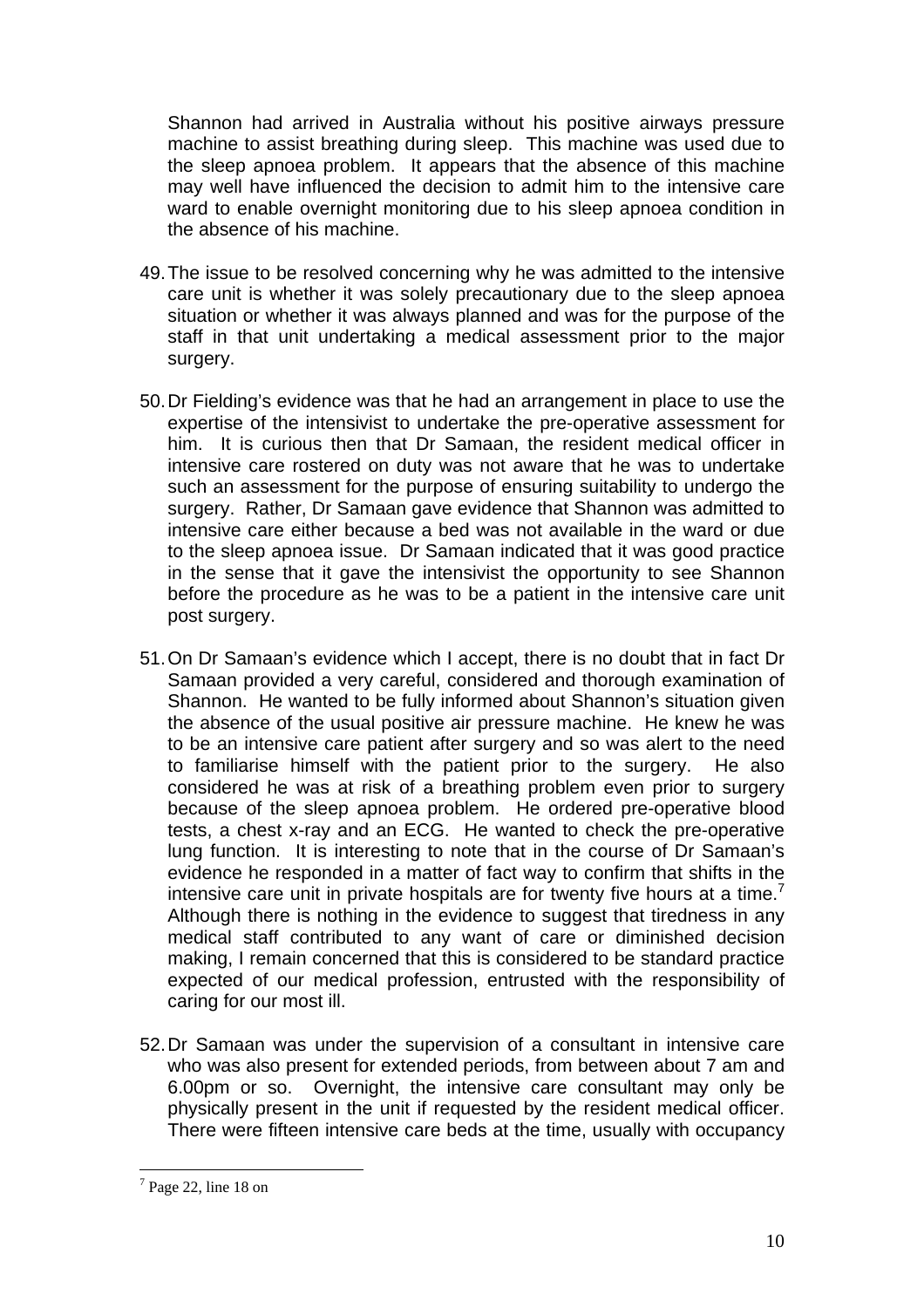of around two thirds to three quarter capacity. The nursing staff ratio is one to one for ventilated patients and otherwise, one nurse to two patients.

- 53. Dr Samaan cared for Shannon on four separate shifts each commencing at 7.30 am on 28 May, 31 May, 2 June and 5 June. The supervising intensivists during this period were doctors Vankatesh, Pascoe and Bentley. The other resident medical officers were Drs Ellison and Dilda.
- 54. There is nothing to suggest that Shannon was other than physically well, given his known co-morbidities, when he was admitted to the Wesley Hospital. The surgery was re-scheduled for the following day. Shannon was given overnight leave and requested to return to hospital by 10.00am the following day. The surgery commenced on 29 May at about 3.30pm and proceeded for approximately four hours. Dr Fielding performed the surgery assisted by Dr C. Elliott. The anaesthetist was Dr M. Willis.
- 55. Dr Fielding gave evidence that the procedure was technically difficult and demanding as he had anticipated, given Shannon's size. The procedure was undertaken laparoscopically. The liver was found to be very large (4680grams) which made surgery more difficult.
- 56. I accept Dr Fielding's evidence that the procedure did not present any untoward difficulties and was completed successfully and without adverse event. I draw that conclusion from the evidence of the surgeon, supporting anaesthetist and assistants that the bypass was established. The anastomoses were tested with air and blue dye and found to be sealed. In accordance with Dr Fielding's usual practice he said the staple joins were oversewn with sutures to reinforce the joins.
- 57. Prophylactic antibiotic was ordered at the commencement of the anaesthetic to guard against wound infection.
- 58. Dr Fielding said the greatest risk was of leakage from one of the joins made in the course of surgery. The second greatest risk was of bowel obstruction and then of abscess.
- 59. I note that in the course of this initial surgery (and in the two subsequent laparoscopic investigations to investigate the possibility of leakage of the anastomoses or other signs of sepsis) Dr Fielding did not discover the existence of a subhepatic abscess. This was discovered at autopsy by the Pathologist, Dr Lampe. He described the position as high up and towards the back, beneath the liver. The pathologist was not at all surprised, given the location of the abscess and the size of Shannon's liver, that it remained hidden from view and undiscovered. Dr Lampe's evidence was that it was larger than a golf ball and still intact at the time of autopsy.
- 60. He expressed the view that the abscess originated about the time of the first surgery.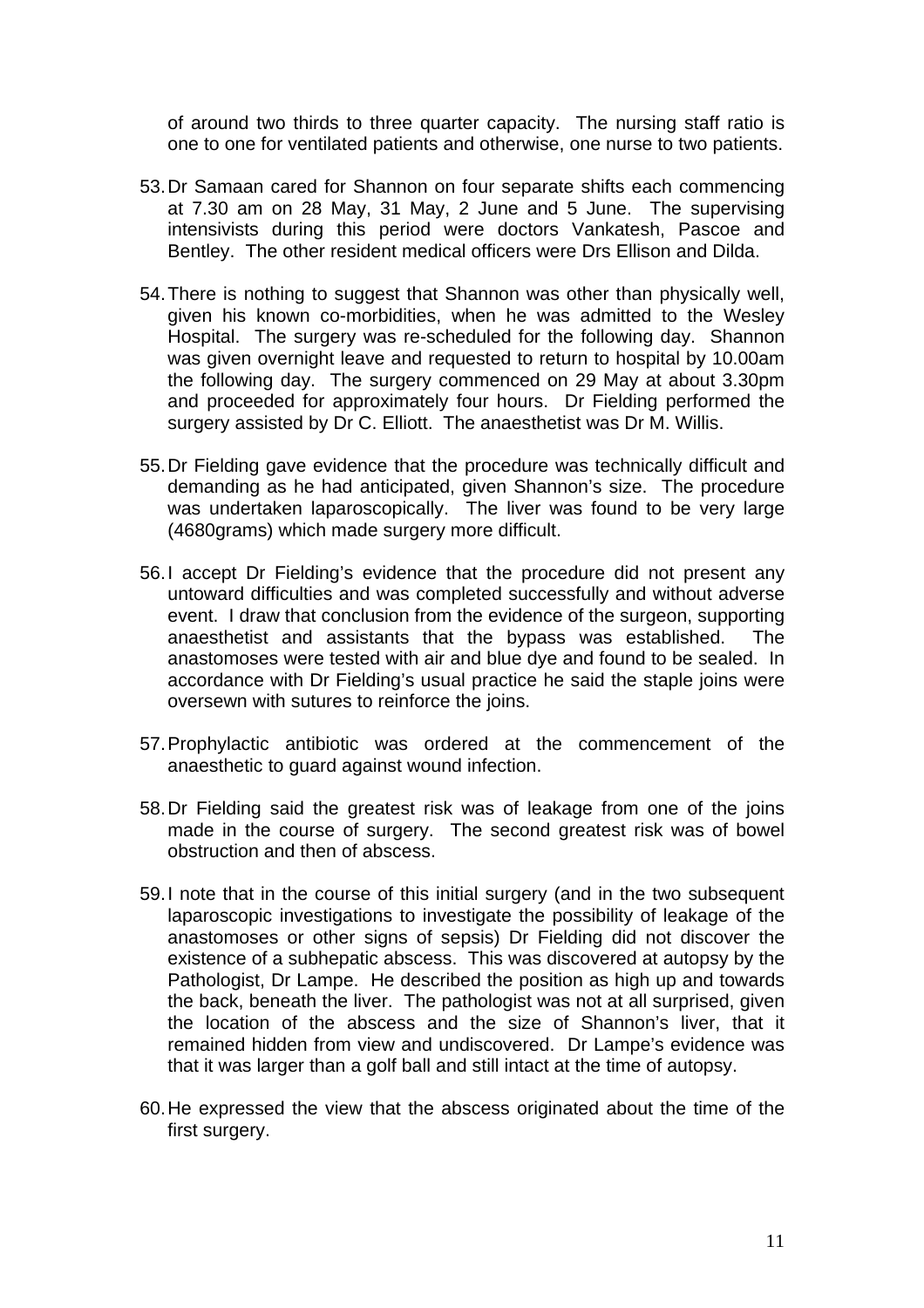- 61. In reliance upon Dr Lampe's evidence of its size and location, I do not believe that there should be any criticism of Dr Fielding in not discovering its presence. Dr Kiroff also indicated that he was not surprised that an abscess of this size and in this location, behind the liver, remained undiscovered. In particular, I note it was intact and not associated with any local sign of associated infection or peritonitis. As to the significance of the abscess, I will comment later.
- 62. After surgery Shannon was taken to the intensive care ward and handed over by Dr Willis at about 8.00pm. He was intubated and ventilated. This was due to the long operation, Shannon's size and the existence of the sleep apnoea problem and the absence of his usual positive pressure airway machine. A chest x-ray confirmed the proper position of the endotracheal tube after insertion. Shannon was extubated the next morning and remained in intensive care for several days before being sent to the ward.
- 63. Although Dr Fielding did not make any note in the charts, his evidence was that he attended on Shannon in intensive care the morning after surgery on 30 May. He recalled Shannon was unhappy and sore, really miserable. Dr Fielding said he told Shannon how important it was to just get out of bed and move. Dr Nathason was covering for Dr Fielding at this time. Dr Fielding said he visited again the next day but again there is nothing in the record. He said it was his practice to drop in and check how his patient was progressing, check the abdomen, the wounds, the observation chart and his temperature. Dr Nathason has confirmed that it was a frequent practice of Dr Fielding to drop in on his patients but not necessarily to enter a note in the record.
- 64. On 30 May, Dr Fielding reviewed the patient when there was suspicion of either a temporary paralysis of the bowel or of an obstruction. Subsequently, a second x-ray was taken and as a result Shannon was taken to theatre.
- 65. At this laparoscopic procedure, Dr Fielding recorded an adhesive band and because he was unable to see via laparoscope, the procedure was converted to an open incision procedure. The bowel was very swollen with gas. He discovered that an adhesion had led to the bowel flipping over and being obstructed. When the adhesion was freed and the bowel flipped back into position, the obstruction immediately resolved. Dr Fielding said there was no indication of obstruction of blood flow to the bowel. There was no ischaemia. The anastomoses were checked and there were no leaks. He did not see the abscess. With hindsight, he thought it must have been tucked in under the liver which was large. He, like Dr Georgiou, considered afterward that the abscess was very small.
- 66. Dr Fielding did not think a nasogastric tube was necessary at the time. He considered he had addressed the problem which was the adhesion causing obstruction. He preferred not to use a nasogastric tube because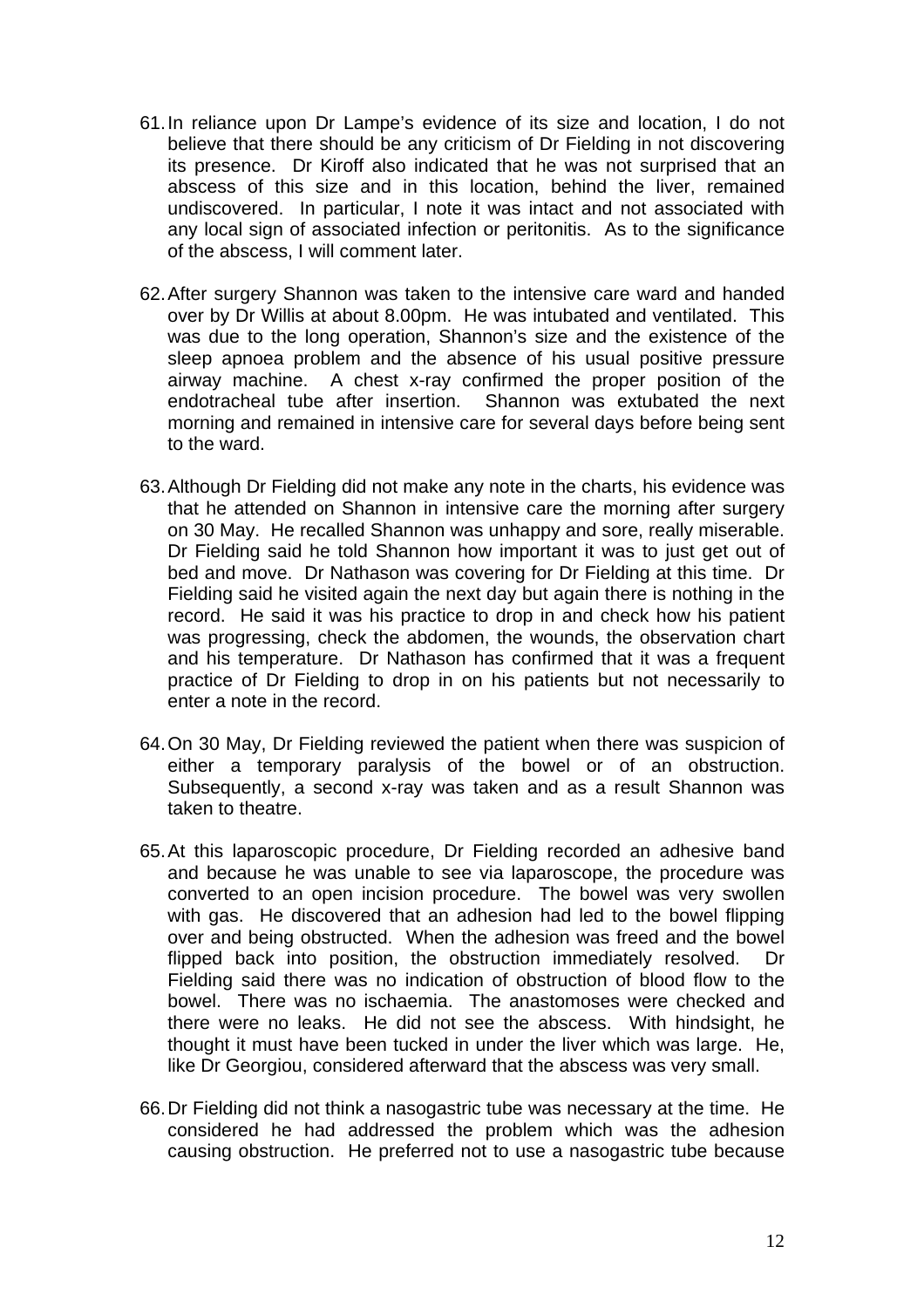in his view, it encouraged reflux up and down the tube, in fact increasing the risk of aspiration.

- 67. The alternative opinion came from Dr Kruger who considered it may have prevented the pooling of fluid in the intestine. Dr Fielding agreed that this was a potential problem but maintained that the surgery had discovered and released the adhesion which was causing the bowel obstruction.
- 68. Dr Fielding agreed that although Shannon was initially stable after this procedure his condition then declined with increasing fever. There were concerns that it was sepsis or that it might be SARS, a dangerous respiratory infection. The cause of the decline could not be identified. Pneumonia was considered as a possible explanation according to Dr Fielding because the second surgery had freed up the bowel and not discovered any other sign of infection. Dr Georghiou discounted that the infection was SARS.
- 69. Dr Fielding expressed the dismay he experienced when Shannon continued to have very high fevers. He had not experienced a patient who had ever shown such a high continuing temperature without being able to identify the source of the problem or reduce the fever. There seemed no option but to re-open Shannon's abdomen to check for any site of leak or infection. Dr Fielding stated his inclination was always towards a return to surgery if there was a possibility of a complication caused by the surgery. He acknowledged that surgery itself was risky when Shannon was so ill but there was little option. The intensive care consultant, Dr Bentley also attended theatre as he too was concerned and at a loss to explain the continuing high fever.
- 70. On 31 May, Shannon was complaining of pain. Dr Samaan, the resident medical officer who had assessed him on admission to intensive care, examined him at about 9.30am. Dr Samaan considered that given the recent history of complex surgery he thought the patient's condition to be not unexpected. He noted that Shannon was experiencing more rather than less pain. He considered the possibility of pancreatitis or of infection post surgery. He excluded pancreatitis by appropriate testing. He also noted the trend in the white blood cell was decreasing suggesting a return to normal. There were signs on chest x-rays taken on 30 and 31 May that the base of Shannon's lungs had collapsed. It was noted that the first xray was conducted while the patient was in bed and may not provide a proper view. Dr Samaan considered this to be explicable in all the circumstances and directed encouragement of mobilisation, physiotherapy and active coughing to keep the lungs working. Shannon was advised to sit up and to follow the measures to avoid the onset of pneumonia. There were notes indicating Shannon had coughed up some sputum indicating chest congestion and risk of possible infection developing. Antibiotics were ordered to reduce the risk of development of infection.
- 71. Shannon's temperature had been slightly elevated overnight and Dr Samaan considered a low grade infection to be present. When reviewed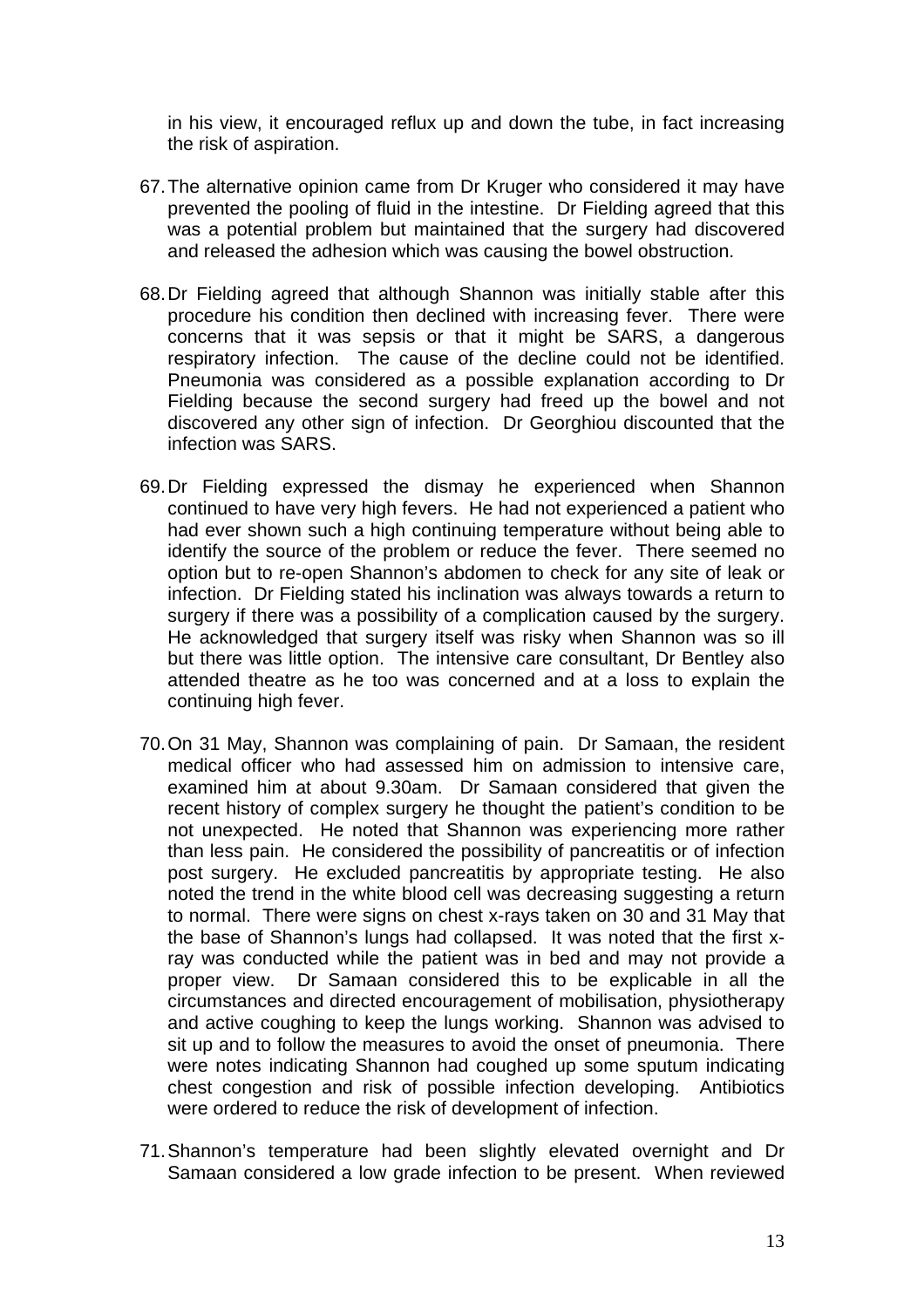by Dr Vankatesh, the senior intensive care consultant, the diagnosis and treatment were confirmed.

- 72. By the next day, Sunday 1 June 2003, Mrs Tang recalled her son to be feeling a little better; he was able to walk to the bathroom. When examined by Dr Dilda, the white cell count was back to normal. His heart rate was still elevated and there was decreased entry into his lungs. When reviewed by the consultant, Dr Vankatesh agreed Shannon could go to the ward subject to the surgical team agreeing. Dr Nathason was covering for Dr Fielding over the weekend and he agreed.
- 73. However, after arrival on the ward, Shannon started complaining of abdominal pain. His mother spoke with Nurse Louwrens seeking a medical review for her son. Mrs Tang was unhappy about the delay before review by a doctor. Shannon expressed feeling hot and having difficulty breathing although there was no evidence of respiratory distress. Dr Dilda examined him and had a long conversation with Shannon who definitely wanted to return to the intensive care unit. Shannon was returned to intensive care. On the morning of 2 June, he was seen by Dr Pascoe in intensive care. He remained tachycardic and short of breath and was having difficulty with mobilising himself in accordance with advice.
- 74. On 2 June, he swallowed a contrast dye solution to enable a scan which revealed dilated loops of bowel. This was carried out in the radiology department. There were no signs of leaks from any anastomoses. He was returned to the ward but late that evening was reviewed by Dr Slater when nurses requested a review. His abdomen was soft and he was not in pain at the time.
- 75. By the morning of 3 June, he was more uncomfortable with abdominal pain and nausea and he felt hot. He was anxious and was passing fresh blood. His oxygen saturations had declined and he was reviewed by Dr Fielding. A small bowel obstruction was suspected and it was decided to return him to theatre as this was the most likely scenario for a patient in Shannon's position.
- 76. Again, as for the original operation, the notes made by Dr Fielding are quite limited. Dr Fielding examined the anastomoses and found them intact. There were some adhesions and dilation of the bowel but nothing to indicate peritonitis. No reason could be discovered to account for Shannon's continuing high temperature. He was intubated and ventilated and returned to the intensive care unit into the care of Dr Gwynn Bentley.
- 77. Dr Samaan was working overnight on 3-4 June in intensive care. Tests and a further chest x-ray were ordered as well as the addition of vancomycin, another antibiotic. Despite the maximal level of investigation and support, Shannon developed multi organ failure and remained in this high fever condition until his death on the evening of 5 June 2003.
- 78. On 4 June, there were discussions about the necessity and efficacy of changing the endotracheal tube which did not have an effective seal.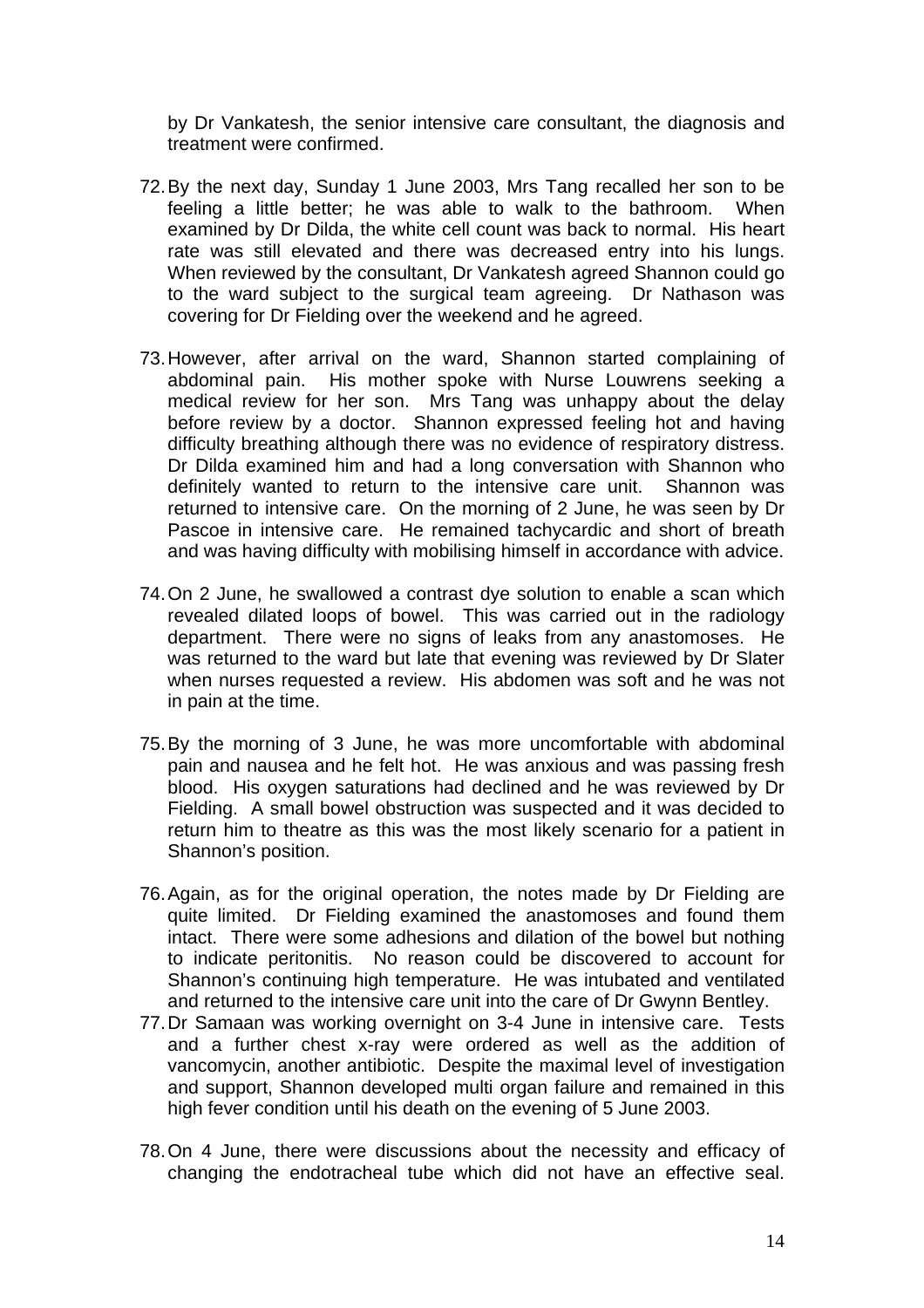Consideration was given to replacing it but initially discounted. Eventually a decision was made to replace the tube.

- 79. Sepsis was considered to be the problem but the source of the infection could not be identified and despite broad application of antibiotic therapy and maximal supports, Shannon's condition continued to decline. By the evening of 4 June, there was further collapse of the lungs. Dr Bentley considered that intraabdominal sepsis arising after surgery to be the most likely cause of the sepsis but after a negative investigation via laparotomy and the developing lung pathology, he also considered that pulmonary sepsis was also likely.
- 80. During this period other possible diagnoses were considered. SARS was considered and discounted by an infectious disease expert, Dr Georghiou. He reviewed Shannon and found he was in a perilous condition. As the most likely source of infection was still as a result of the abdominal surgery, Dr Fielding again performed a laparotomy while Shannon remained intubated and ventilated. This commenced at 6.30pm on 5 June. Again, all anastomoses were checked and found to be intact. There was still no sign of peritonitis. Lavage of the abdominal cavity with ice cold water did not bring Shannon's temperature down and that same night, 5 June, he suffered a cardiac arrest from which he could not be resuscitated. He died on the evening of 5 June 2003 at about 9.40pm.
- 81. Dr Dilda was another of the resident medical officers working in the intensive care unit during the period of Shannon's admission. He had held the position for six years. He was working the day shift on 1 June. He noted the white blood cell count had dropped back to 9 which was within normal range indicating that any infection was responding positively to antibiotics. Dr Dilda did not have any concerns for Shannon at this time that he might have an intraabdominal infection. Dr Dilda's only concern at the time was the fact that Shannon was a very big man and was remaining immobile which created risks of developing a respiratory infection. Dr Dilda had also noted the diminished air entry into the base of the lungs, (as had Dr Samaan) which was to be expected given his post operative status and large size. Dr Dilda thought it was appropriate that Shannon was discharged to the ward on 1 June. In his experience, this was likely to be a positive move which would increase Shannon's mobility and overall recovery. Dr Vankatesh, the consultant, agreed with the move to the ward.
- 82. It was Dr Dilda who was called to the ward by nurses later that day when Shannon was uncomfortable. Shannon's parents were present. Shannon still had pain and he was short of breath. His heart rate was still a little elevated. Shannon was having difficulty coping with being in the ward as he was still experiencing pain and the nurses took longer to respond than in intensive care. Dr Dilda explained that in these circumstances, although there was no clear clinical indicator requiring readmission to the intensive care ward, it was considered appropriate to try to accommodate the patient's concerns. Shannon's parents' recollection was that Shannon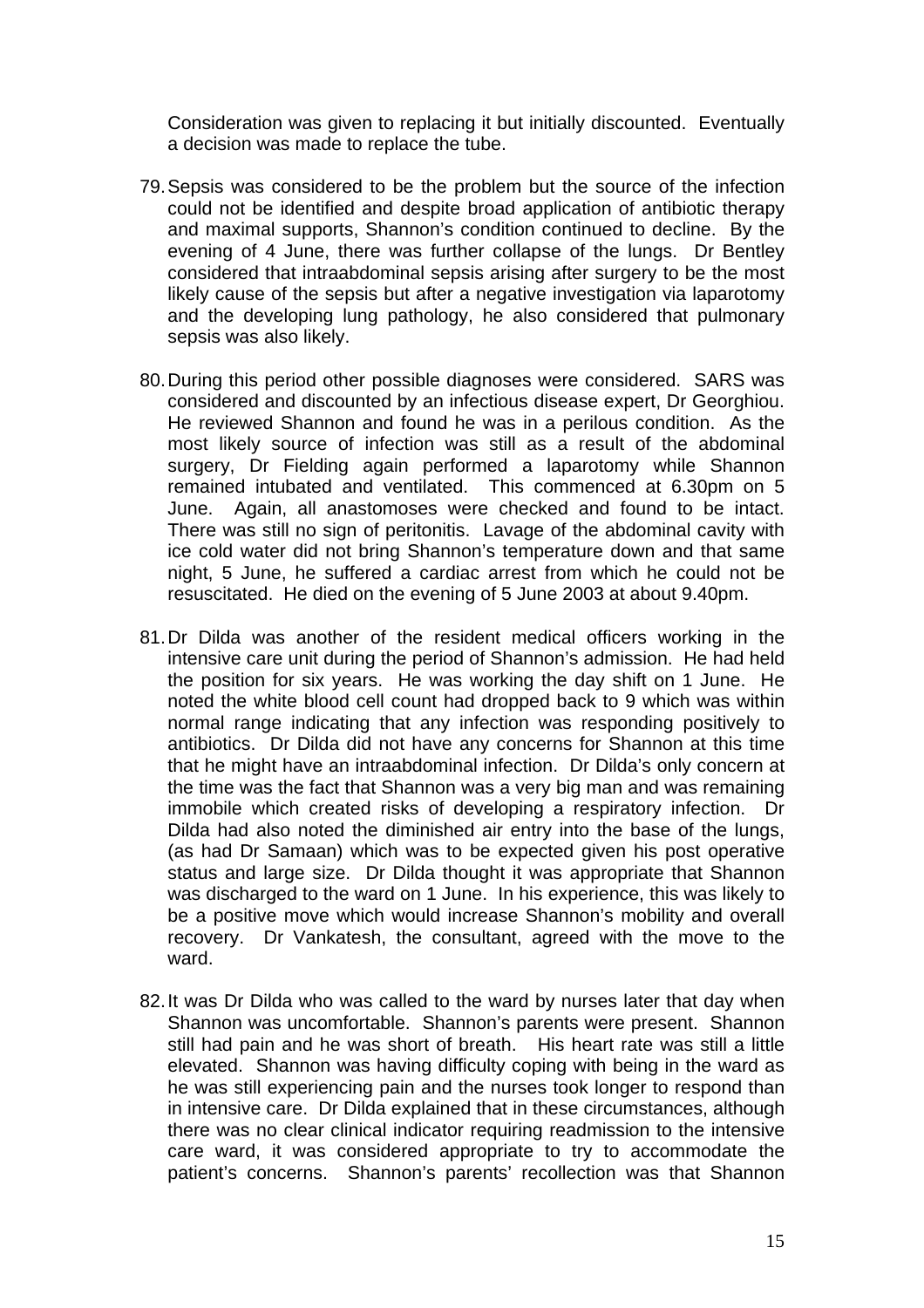simply wanted to be seen by a doctor, not necessarily be moved back to intensive care. Dr Dilda indicated that Shannon was fairly reserved in his communication and he recalls more of the conversation with the parents than the son.

- 83. Later that night, after Shannon's return to intensive care he was visited by Dr Fielding. Dr Dilda remarked that this was frequently the pattern that Dr Fielding would check in on his patients, even late at night or when he was being covered by another doctor. Dr Dilda said there was not necessarily a note in the chart on each occasion in his experience.
- 84. On the morning of 2 June, routine blood tests were taken again in intensive care and showed continuing improvement in liver function and overall blood tests. The chest x-ray performed on 2 June also was reported by the radiologist as showing clearing in the left lung and the right lung was almost clear which was an important improvement given the restricted level of mobilisation.
- 85. The consultant Dr Pascoe reviewed Shannon on the morning of 2 June and he was returned to the ward.
- 86. Dr Dilda recalls that Shannon was returned to intensive care at about 7.30 pm on 3 June and admitted by the consultant Dr Bentley. This was after the laparotomy had been performed by Dr Fielding when there had been concerns over the possibility of an "intraabdominal collection." Dr Dilda understood that nothing of any significance was discovered at the laparotomy. Dr Dilda worked through to 8.30am on the morning of 4 June. He noted from the record that during that night Shannon's temperature increased and two blood samples were taken for testing to try to identify if there was any infection. The results did not show any particular bacterial infection. At about 3.00am, Dr Dilda added another antibiotic (vancomycin) which would cover for the possibility of MRSA (golden staph). There was concern that Shannon's temperature was quite high.
- 87. Prior to finishing his shift on the morning of 4 June, Dr Dilda ordered further pathology tests. The results showed a change in kidney function, urea and creatinase levels. This indicated a significant decrease in his kidney function, most likely due to infection. Likewise, the white cell count had increased from 10.4 in the normal range to 18.1 above the normal range. Together with the high temperature this indicated the likelihood of infection.
- 88. By the morning of 4 June when Dr Dilda last saw Shannon, he considered there was an infective process but not likely a respiratory one because the lungs had not shown consolidation and sputum was relatively clear compared to a few days earlier.
- 89. Dr G Ellison was also working as a resident medical officer in intensive care and had been doing so for about nine years. It was Dr Ellison who inserted the central line at about 3.00pm on 4 June during his shift which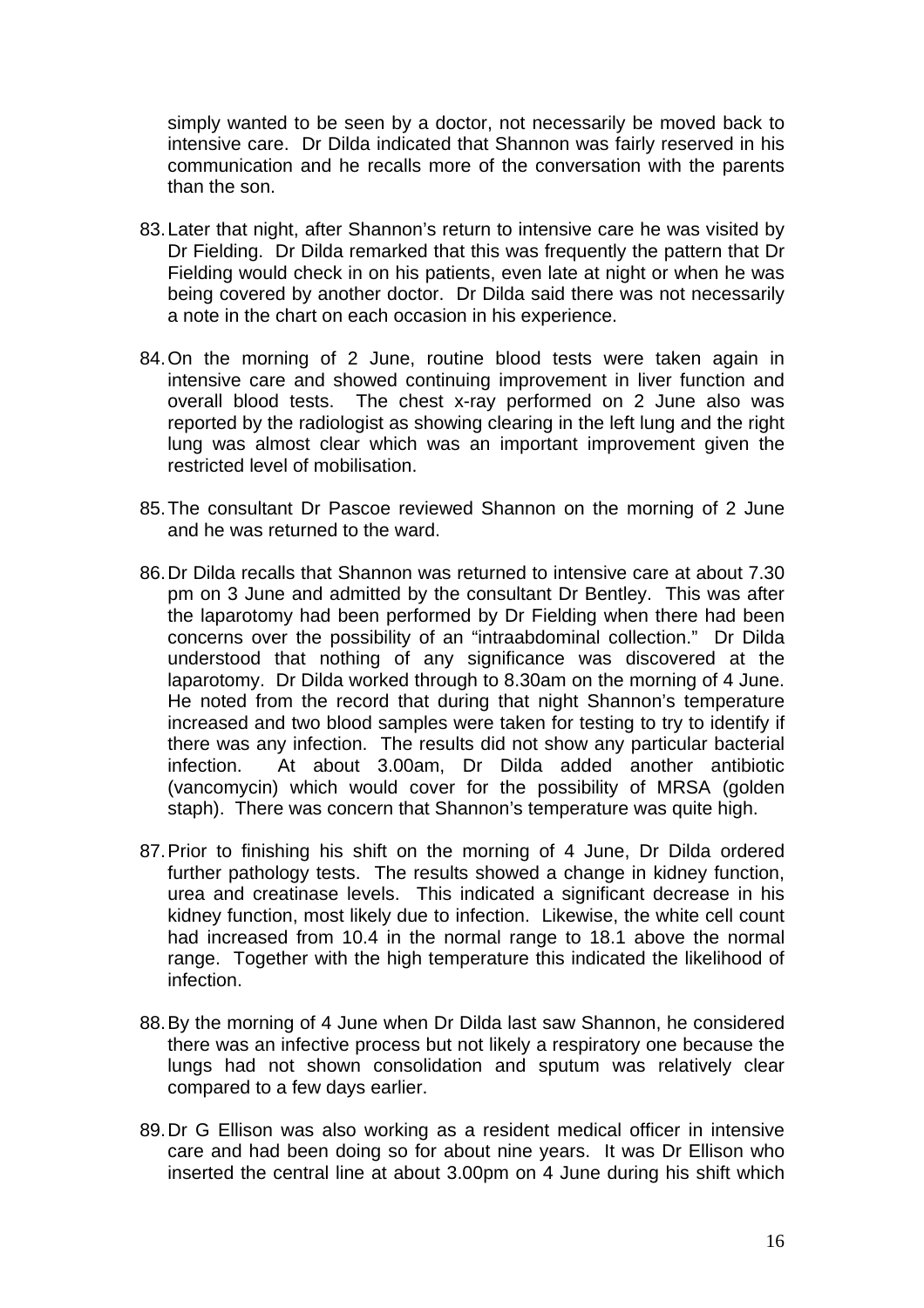commenced from 7.30am on 4 June until 8.30am on 5 June. He recalled that Shannon had a high temperature and that the cause of this deterioration was uncertain.

- 90. On the morning of 4 June, Dr Ellison recalls it was very busy in intensive care. He recalls it was not until late morning or early afternoon that he and Dr Bentley reviewed Shannon although he stated<sup>8</sup> that at commencement of the shift a quick scan of all the patients is undertaken before a formal review of each patient is made. His condition had deteriorated over the last few days from information in the chart and Dr Ellison agreed with the proposition that Shannon had developed sepsis, a potentially fatal infection of unknown source. Further tests were ordered and another antibiotic, Flagyl was added. Dr Bentley added the Flagyl which is a drug frequently used in the case of intraabdominal and lung infection as well as for liver abscess.
- 91. This antibiotic had been added to the existing antibiotics of Timentin and a one off dose of vancomycin. The aim was to broaden the antibiotic cover. Tests of urine, sputum, blood culture and a review of chest x-ray were ordered. Discussion of feasibility and risk of obtaining a CT scan were also considered. It was thought that Shannon was physically too large to fit within the CT machine and he was also too sick at this time to be physically transported whilst on a ventilator to the CT machine. I note that although it was possible that a CT scan may have revealed the subhepatic abscess, the decision not to pursue this investigation seems to have been considered and well founded.
- 92. Consideration was being given firstly to the risk of abdominal sepsis and secondly of respiratory sepsis or pneumonia. Sputum cultures and the xray were the mechanisms of investigating whether pneumonia was present but attention was still focused on the abdomen as the likely source of the problem. The antibiotics already being used were appropriate for respiratory infection.
- 93. In the course of the laparotomy performed on 3 June, an endotracheal tube had been inserted. On 4 June, it was considered that it was not in the ideal position being too high up and not providing a sufficient seal to be most effective. A nursing note had been made at 6.00am on 4 June and it was not until after midday that Dr Bentley and Dr Ellison reviewed Shannon and decided to try to advance the tube physically by 2 centimetres. Subsequently, on the evening of 4 June, Dr Ellison changed the endotracheal tube because it was still not effectively sealed. The delay was due to the decision to try to address the issue in a conservative way at the outset rather than the more risky process of removing the tube and trying to re-introduce another. The oxygen saturations were satisfactory so that it was considered acceptable not to immediately replace the tube, although a continuing cuff leak meant there was a continuing risk of aspiration of gastric contents into the lungs which can

<sup>8</sup> page 89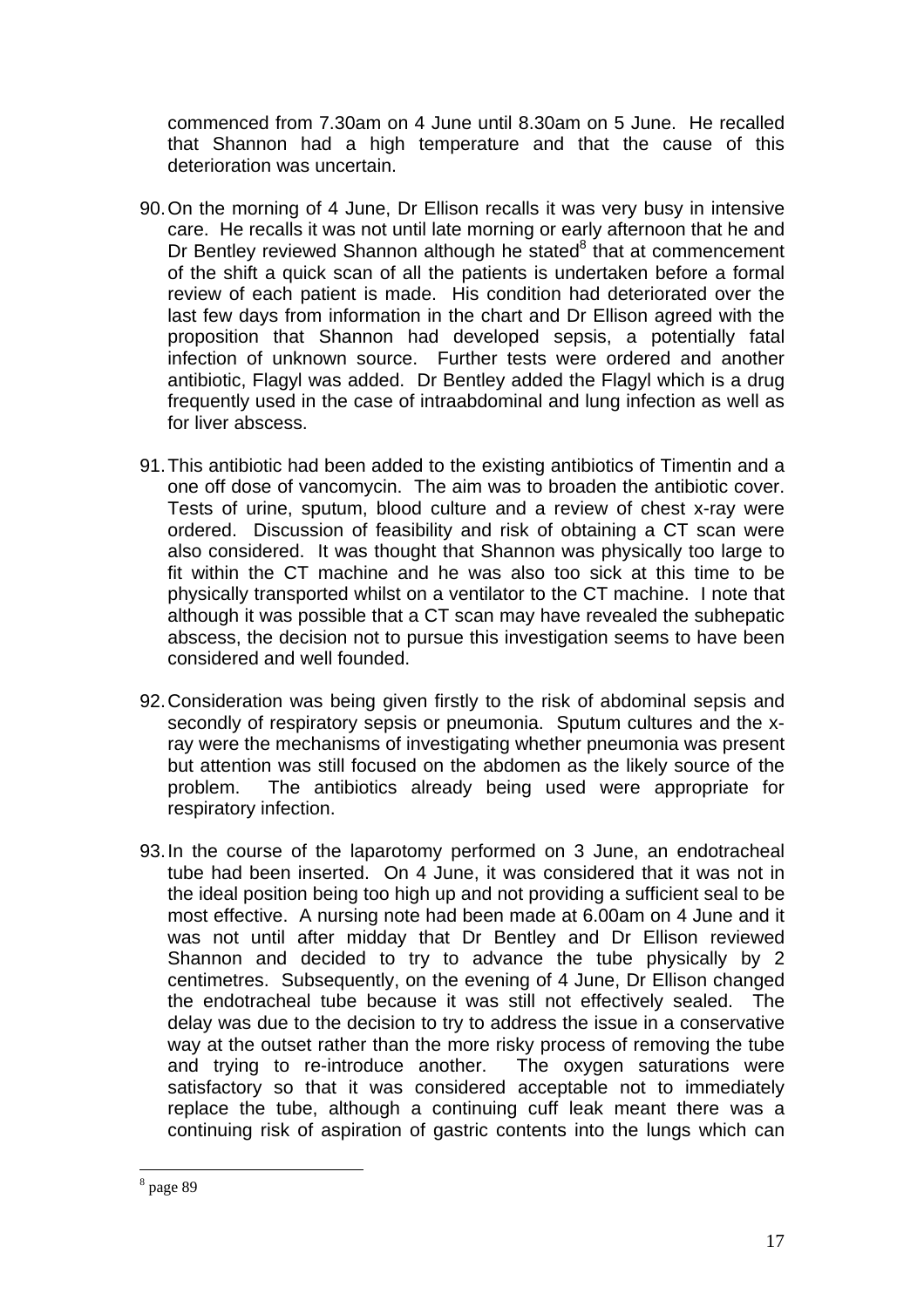lead to aspiration pneumonia and sepsis. There was no evidence from any witness or any note to suggest that aspiration had occurred and it is to be remembered that Shannon was in the continual care and observation of an intensive care nurse because he was ventilated. It remains a possibility that there was some aspiration given the lack of effective endotracheal seal and the absence of a nasogastric tube (which would alleviate risk of aspiration). Although there was an indication in the notes that the original intubation in theatre had been "easy" it does not necessarily follow that an attempt to reintubate at a later time must necessarily also be expected to be easy.

- 94. Dr Ellison could not recall Dr Fielding being present throughout the day nor any consideration of a nasogastric tube.
- 95. Dr Bentley is a consultant specialising in intensive care and anaesthesia. He had significant experience in working in intensive care with patients who had undergone bariatric surgery. He was involved with Shannon's treatment for only the last few days of his life from the night of 3 June until 5 June 2003. Shannon returned to intensive care after the first laparotomy about 6pm on 3 June. Dr Bentley was there until around 9.00pm that evening. He was back in the unit from about 8.00am on the morning of 4 June until sometime between 6.00 and 7.00pm.
- 96. On 5 June, he was present from around 8.00am until Shannon died that evening.
- 97. On the evening of 3 June when Shannon was returned to intensive care after the first laparotomy, Dr Bentley thought it wise that he had been ventilated although they were not expecting any particular problems. He expected to extubate Shannon the next day and have him mobilised. Dr Bentley considered it wise to have ventilated Shannon because he had undergone a second surgical procedure and his body would be more compromised. Due to his size, he was at greater risk of obesity related difficulties, particularly related to respiration. The first laparotomy was to investigate the distended abdomen. The entrapment of the omentum was discovered and released. The anastomoses were seen to be intact and there was no sign of peritonitis. By the 4 June, he appeared to have developed sepsis. As Dr Bentley expressed it, *"our alarm bells went off, things weren't going as planned. We had an evolving temperature, evolving white cell count, circulation and urine output were beginning to be marginal and this was beginning to look like an evolving sepsis syndrome……..We shifted from elective ventilation to supportive ventilation mode. We increased our level of monitoring and we changed the antibiotic cover and we sent off multiple cultures to try and determine whether there was sepsis …as the basis for this deterioration."9*
- 98. Flagyl was added to the continuing antibiotic Timentin. Dr Bentley had already added Keflex when he returned to intensive care after the surgery

 $9$  page 232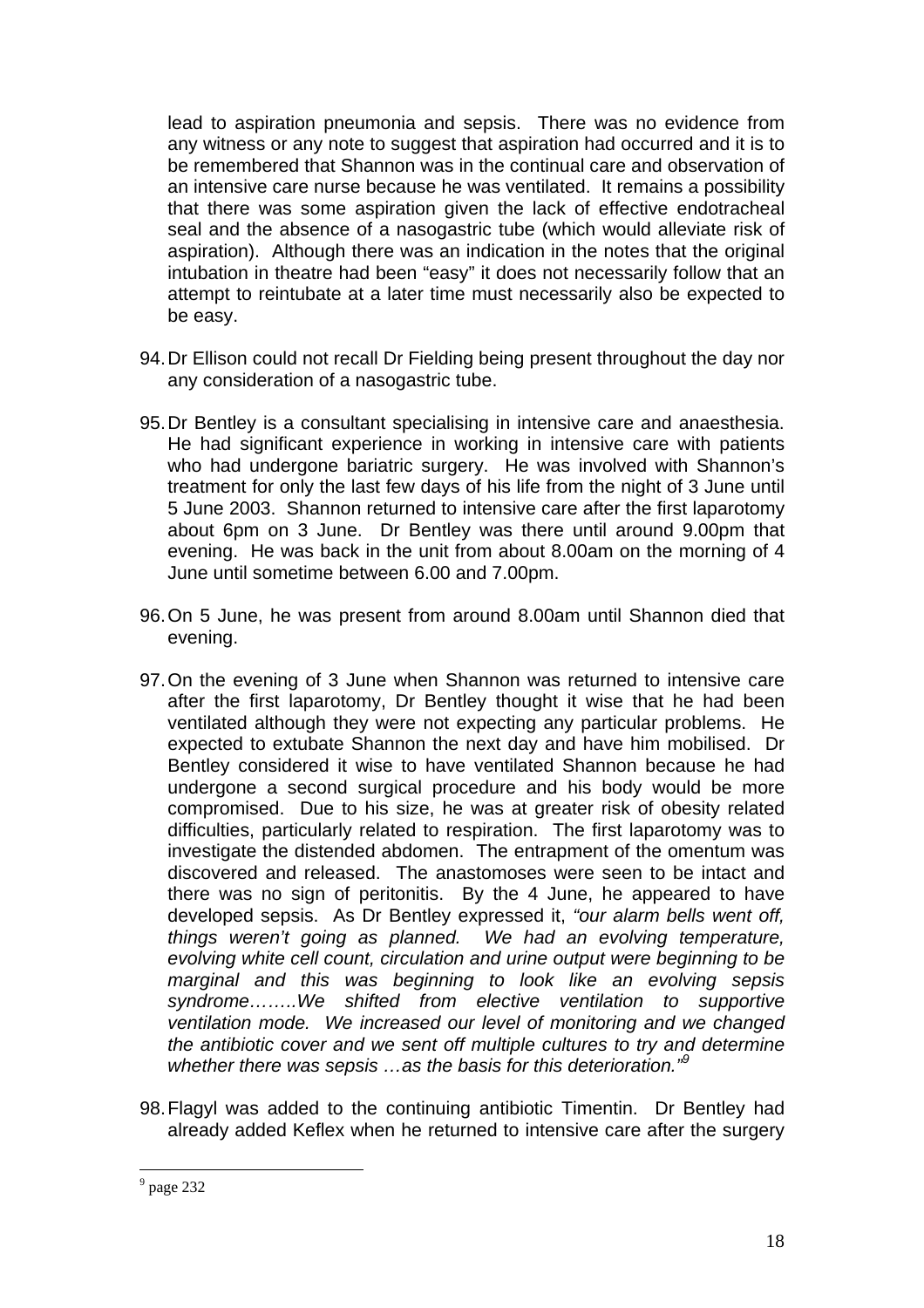as a prophylactic to circulate in the blood stream. The Flagyl was considered to add extra cover for anaerobic bacteria. This was aimed at counteracting any problems from the abdominal nature of the surgery.

- 99. Dr Bentley was uncertain about the likely cause of the sepsis on 4 June. It was either intraabdominal or respiratory. He felt the most likely cause was from the abdomen but the laparotomy on 3 June did not reveal this to be the situation. There was some basal collapse in the lungs which also was not unusual in the situation. It did not appear to be sufficient to account for the evolving sepsis. He considered a CT scan but felt it was too hazardous to attempt to move a very ill patient attached to multiple apparatus for this purpose with no guarantee that an answer would be provided.
- 100. Dr Bentley differed from Dr Ellison in his recollection when Shannon was seen on 4 June. He said at the beginning of shift at 8.00am, all the patients are seen at "hand over" and then, if it was busy they split the ward and then resumed together to visit each patient after this. Although he thought it most unlikely that the ward round conducted with Dr Ellison would have occurred after midday, on reflection the final visit at the bedside together documenting the notes and the plan may have been at 12.15pm. He recalled that Dr Ellison did the first examination of Shannon earlier and then they saw Shannon together. Dr Bentley considered the endotracheal tube situation was an intermittent problem which happens typically with larger patients. He indicated this is usually resolved by minor adjustment.<sup>10</sup>
- 101. Dr Bentley informed the court his recollection was that Dr Ellison told him there was a tube leak and that he was planning to correct it. This did not happen until about midday. Dr Bentley said he would have some concerns had he known the leak continued for six hours as there would be some potential for aspiration of gastric contents and ventilation might be imperfect. However, Dr Bentley observed that Shannon was on 45 per cent oxygen that morning and it would not really have been a problem.
- 102. Dr Bentley stated he did not recall being present when the tube was advanced two centimetres. Dr Bentley considered it far preferable to address the problem if possible, by advancing the tube rather than replacing it which ultimately occurred at 7.00pm. This was due to the greater risk in not being able to reinsert a tube.
- 103. Dr Bentley was asked to comment on Dr Kiroff's hypothesis that in advancing the tube it occluded the right bronchus. Dr Bentley did not agree that the tube would enter the right bronchus due to the angle but concurred that it might be possible to occlude the entry to the right bronchus which would result in collapse of the right upper lobe, particularly in a ventilated patient because the right upper lobe is filled with a high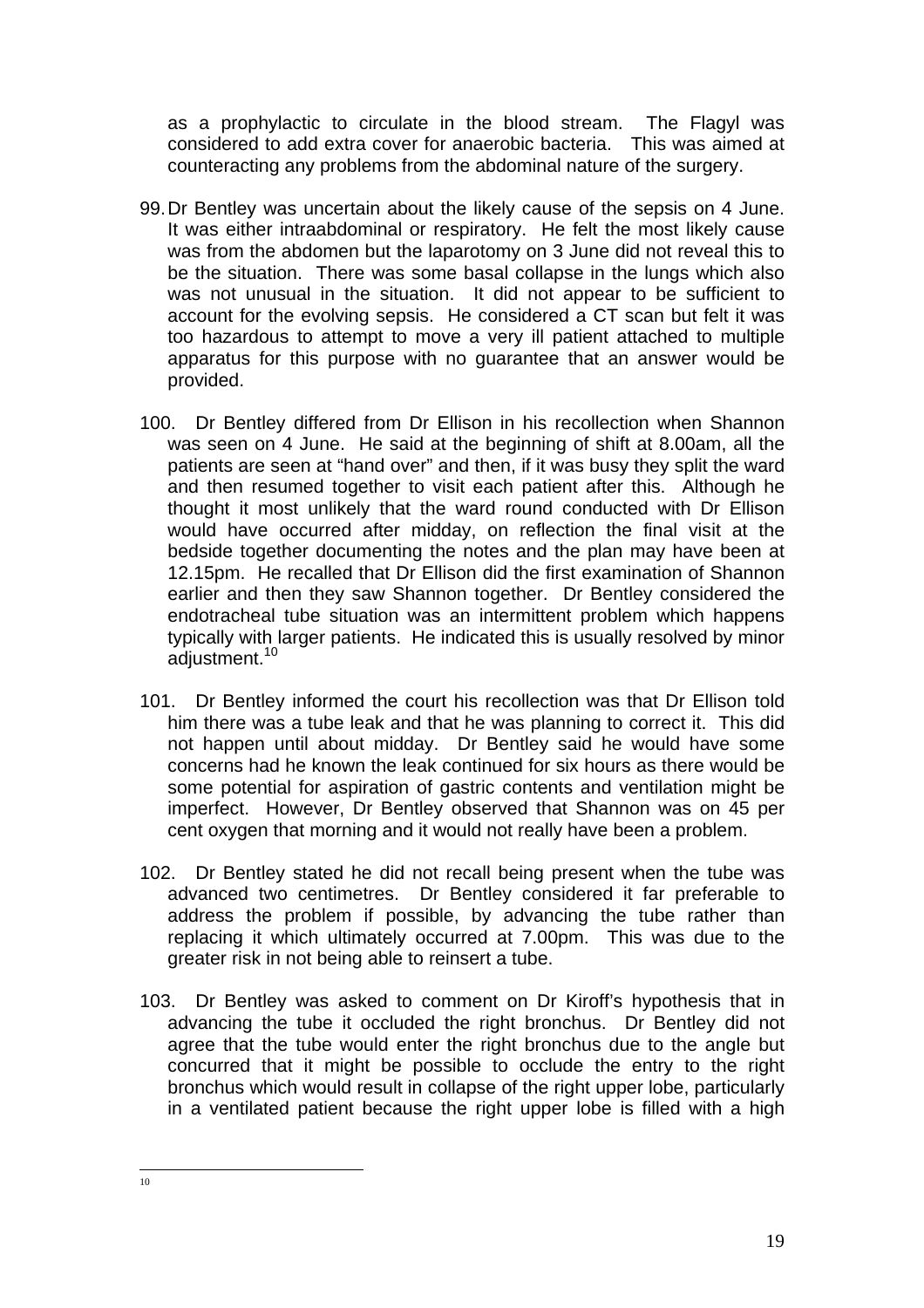concentration of oxygen which is rapidly reabsorbed. Once the tube is reinflated there is rapid re-inflation.

- 104. Dr Bentley agreed that the x-ray performed on the night of 4 June showed right upper lobe collapse. The next x-ray showed resolution of the collapse. Dr Bentley agreed that the circumstances and the x-rays demonstrated a classic picture of a temporary occlusion of the right upper lobe bronchus. He said it was not an uncommon event in intensive care or anaesthesia situation. He said this was why on return of a ventilated patient to intensive care an x-ray is performed to check the position of the tube.
- 105. Dr Bentley agreed that an alternative explanation could be the sudden brief loss of ventilation on change of the tube. Dr Bentley thought it more consistent with Dr Kiroff's opinion that a temporary occlusion of right bronchus by the endotracheal tube had occurred.
- 106. Dr Bentley did not consider there was any critical impact from this event because occurs frequently when patients move and this does not usually have adverse consequences. The changes were immediately reversed and so Dr Bentley disagrees they could be causative of bronchopneumonia. He said pneumonia was a consolidation of small air sacks in the lungs which does not reverse in  $24 - in 12$  hours."<sup>11</sup>
- 107. Dr Bentley acknowledges the divergence of view about whether or not a nasogastric tube is advisable or not in such a patient. He discussed the issue at page 246 in detail. He did not consider there were any clinical indications to require a nasogastric tube (if, for example a nurse on suctioning observed material suggesting it was from the gastro intestinal tract or increased abdominal distension).
- 108. He acknowledged the restricted view obtained via a supine chest x-ray. He expected as a matter of course that patients after this surgery are likely to have deflated bases of the lung. Measures are routinely taken to guard against the development of sputum retention and possible infection. Positive airway ventilation, mobilisation and physiotherapy are all employed to advance the patient's respiration to the maximal potential.
- 109. By 5 June, Dr Bentley was increasingly worried. Despite all measures, the situation continued to decline and sepsis was out of control. In particular, Dr Bentley was alarmed at the very high temperature now at 41 degrees. He considered it may mean the possibility of neuroleptic malignant syndrome but this did not change the treatment regime. Alternatively, he considered the possibility of SARS (severe acute respiratory syndrome). An antifungal agent was added and Dr Georghiou, an infectious disease expert was called in.

 $\overline{a}$  $11$  page 245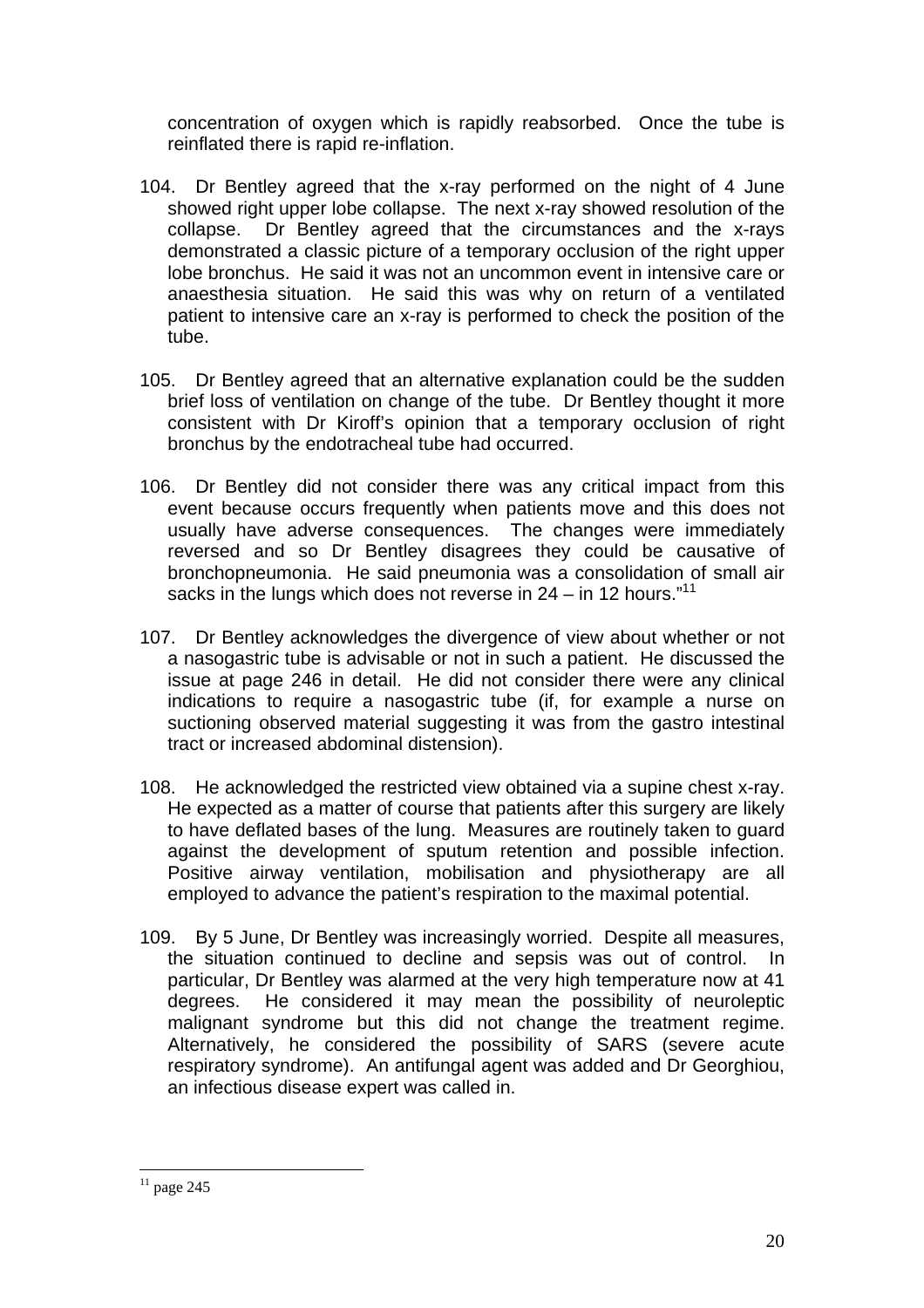- 110. He reviewed the x-ray of the chest and still considered that the sepsis was out of all proportion to any change evident on the x-ray. Therefore attention was refocused on the possibility that an anastomosis had now leaked causing infection.
- 111. After the event Dr Bentley now thinks that Shannon died from severe sepsis syndrome emanating both from intraabdominal (subhepatic ulcer) and pulmonary sources.
- 112. In answer to Mr Allen's question, Dr Bentley explained that endotracheal tubes can never be considered to remain in a particular measured position because of patient movement and other factors. Therefore it was possible that the tube had occluded the right bronchus, not necessarily at the time or due to the manipulation by Dr Ellison. Dr Bentley said in intensive care it is common practice to keep on checking the position of the tube via x-ray. Dr Bentley remained firm in his opinion.
- 113. *"I feel the x-ray with the right upper lobe collapse is a classic for temporary occlusion. It is a common event, it's transient, it's usually harmless, but I acknowledge the other could have occurred."*<sup>12</sup>
- 114. An infectious disease specialist, Dr P Georghiou was requested to see Shannon on 5 June by Dr G Bentley, the intensive care consultant. He saw Shannon in the late morning. Dr Fielding was not present. Shannon was unconscious and ventilated. Dr Georgiou examined him and reviewed the information. He considered him to be desperately ill with maximal cardio vascular support sustaining his blood pressure. He had both broad spectrum antibiotic and antifungal medication to control yeast organisms (Fluconazole).
- 115. Dr Georghiou considered Shannon had a lower respiratory infection (pneumonia) and possibly an intraabdominal infection. The opinion was based on the history of increasing difficulty with respiration originating from the time of first surgery. He referred to the chest x-ray taken on 4 June which showed opacification of the right upper zone which was not present on the previous film. A second chest x-ray taken on the 4 June showed small ovoid opacity in the left lung base which also indicated possible infection in the left lung. He considered these two films showed deterioration and were consistent with a diagnosis of pneumonia. Dr Georghiou appeared to agree with the view that early on Shannon had developed a collapse of the lower portion of lung post surgery and that this might well be expected in all the circumstances. As with the opinion of Dr Samaan, this predisposed Shannon to develop pneumonia which the treating team had been aware of. The two x-rays on 4 June confirmed that Shannon had developed pneumonia by the time of the second film. Dr Georghiou considered that the pneumonia was sufficient to be the substantive cause of his death. Shannon needed a considerable volume of oxygen to sustain respiration.

 $12$  page 255 line 38-42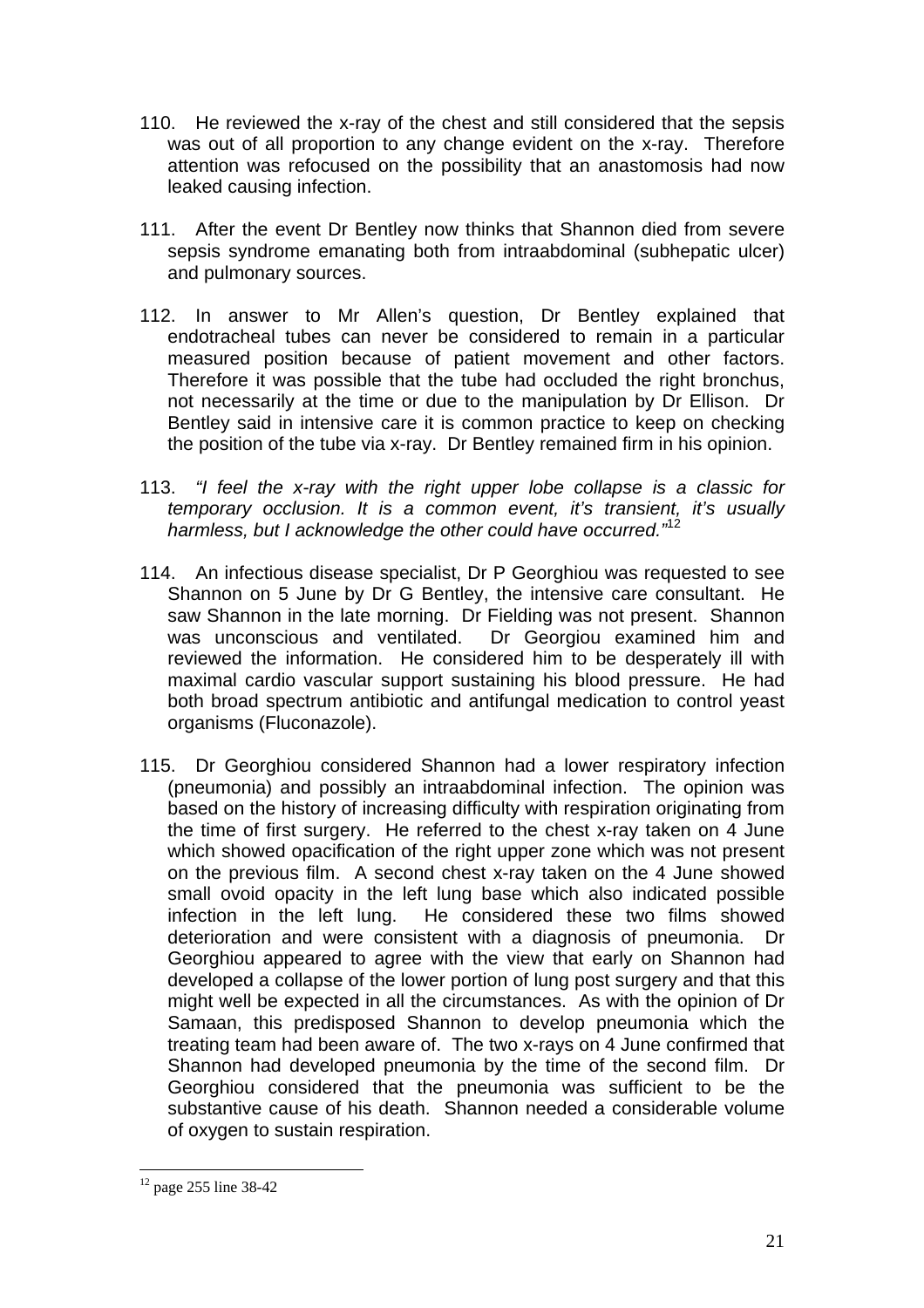- 116. Dr Georghiou considered the existing antibiotic treatment of Timetin to be appropriate and adequate. This antibiotic is a broad spectrum antibiotic which also covers some resistant gram negative organisms as well as anaerobic organisms. The dose of vancomycin addressed possible resistant staphylococcal infection. He did not see the need or efficacy of adding Flagyl, although it did no harm.
- 117. He also considered the nature of the original surgery indicated that intraabdominal infection could still be a reality even given the negative finding of the laparotomy performed on 3 June.
- 118. The only change instituted by Dr Georghiou was to change the Timentin to Meropenem which has less risk of adverse impact on renal function. Shannon's renal function was becoming adversely affected and so this antibiotic was altered. Dr Georghiou did not think it likely that Shannon would survive.
- 119. The absence of organisms in various tests throughout Shannon's hospitalisation and at autopsy was not surprising to Dr Georghiou. This does not mean that there was no sepsis. He explained that where there is an abscess, it needs to be drained to be treated effectively. The thick rind makes an abscess impervious to some extent to antibiotic therapy generally. Dr Georghiou's opinion was that the small abscess was unlikely to be the source of the profound sepsis which affected Shannon.
- 120. Dr Georghiou agreed with other reviewers (Drs Kiroff, Lampe and Kruger) that Shannon died due to multi organ failure due to septicaemia.
- 121. Having regard to all information including the autopsy, Dr Georghiou considered the most likely source of the infection was bronchopneumonia and possibly contributed to by the subhepatic abscess. He did not think the autopsy showed clear evidence of infection in the abdomen and the size of the subhepatic ulcer was underwhelming.
- 122. The pathologist however thought the extent of the pneumonia was not great. Dr Georghiou did not think there was any evidence at autopsy to indicate aspiration pneumonia.
- 123. It was suggested to Dr Georghiou that the possible source of sepsis in Shannon's case was:

subhepatic abscess; bronchopneumonia; aspiration pneumonia; five litres of fluid in Shannon's intestine.

124. Dr Georghiou did not agree with Dr Kruger's hypothesis that the presence of the five or so litres of fluid within the intestine could have triggered "translocation" where germs move from inside the bowel through the bowel wall and into the circulation to create septicaemia. He did not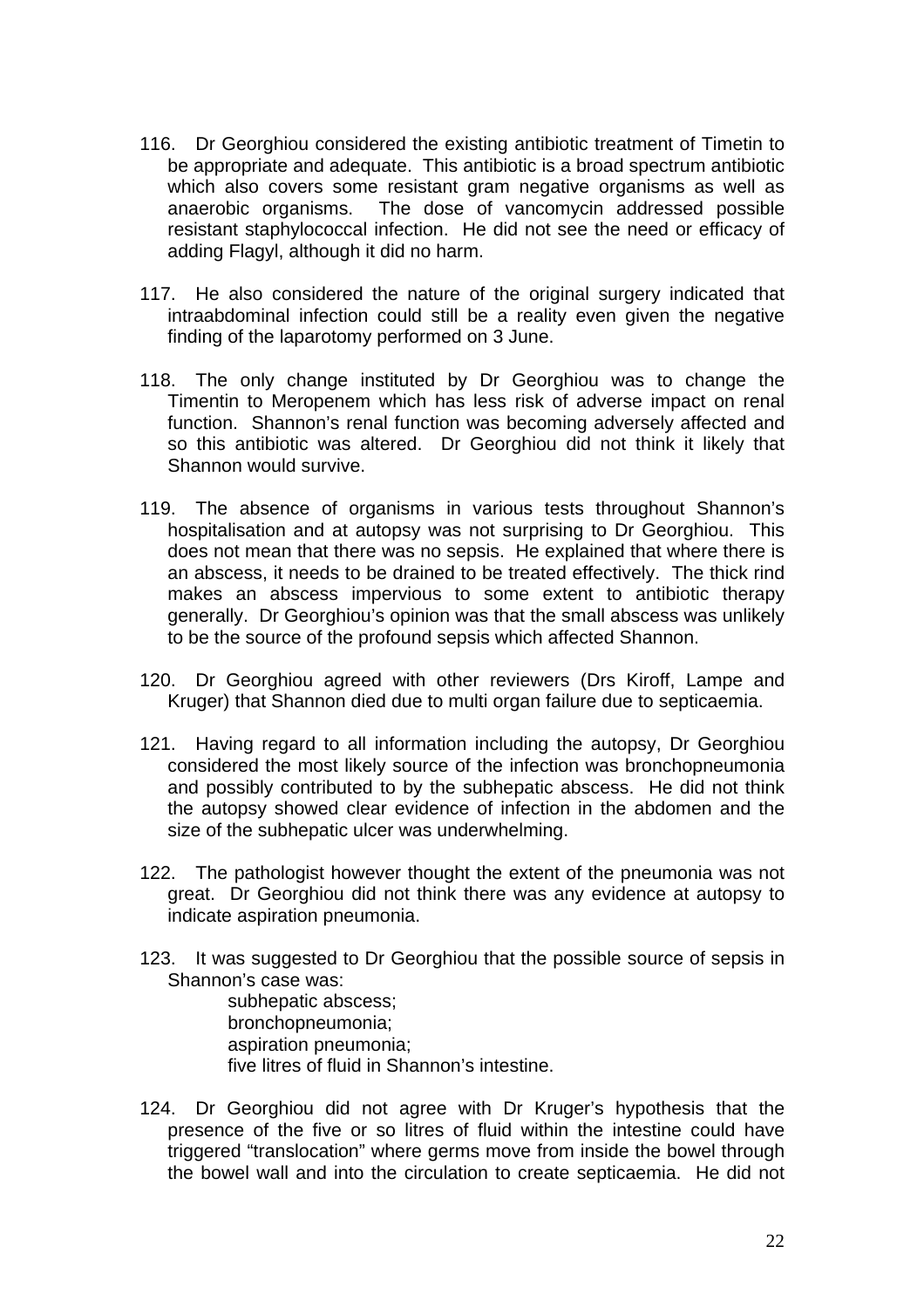really explain why he disagreed with this opinion except to suggest there was no evidence at the laparotomy or subsequently of significant obstruction, only minor adhesion. There was no evidence of sepsis in the abdominal cavity.

- 125. Counsel assisting, Ms Rosengren, did bring to his attention however, a notation in Dr Ellison's record of acute distal small bowel obstruction on 4 June which was noted at the ward round that day.
- 126. Dr Georghiou considered the management of the patient to be appropriate noting that one always had to be on guard for the development of intraabdominal infection given the nature of the surgery.
- 127. A chest x-ray was performed on the evening of 4 June (after replacement of endotracheal tube) which still showed collapse at the base of the left lung and also opacification in the right upper lobe. Dr Georghiou considered the report to indicate consolidation of the lung rather than collapse as referred to by Dr Ellison. The significance was that he agreed that the x-ray was not cause for great alarm. The appropriate testing of sputum was underway and antibiotic cover ordered.
- 128. Although the contents of the abscess could be the source of sepsis, Dr Georghiou thought the size of the abscess was too insignificant to account for the severity of sepsis.
- 129. I note that at autopsy the lung culture did not reveal any organism whereas the abscess did. The lung abnormality was progressing though whereas there was no evidence of the abscess expanding.
- 130. Dr Georghiou did not dismiss Dr Lampe's opinion that the likely source of the sepsis was subhepatic ulcer, he just did not agree with the opinion.
- 131. The pathologist who performed the autopsy was Dr Guy Lampe. He prepared his autopsy report<sup>13</sup> dated 10 September 2003 on the basis of all the information available from the hospital record and his physical examination of the deceased.
- 132. There were some incidental findings, including a small thyroid cancer and seventy percent stenosis in the left anterior descending artery. This was a very severe level of disease for such a young man and was likely to have progressed and could have caused his sudden death in the future.
- 133. Dr Lampe confirmed that all surgical anastomoses were intact. He identified a small subhepatic abscess<sup>14</sup> between the chordate and the right lobes of the liver. Post mortem cultures grew a number of organisms including enterococci. He found that there was no generalised evidence of peritonitis. He also stated that intraabdominal abscess formation is not an

 $13$  Exhibit C3

 $14$  localised collection of pus., larger in size than a golf ball of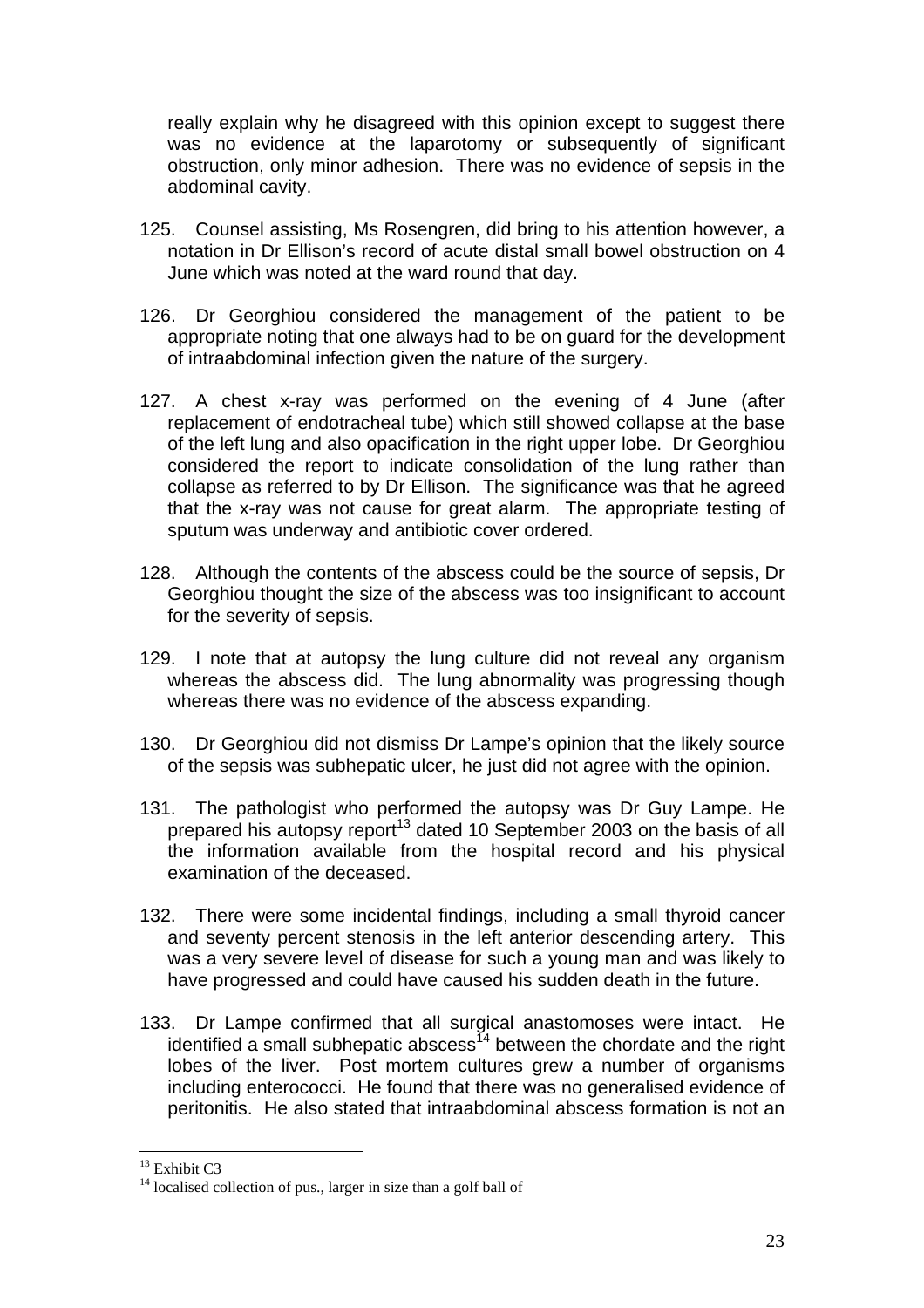uncommon post operative complication. The cause is unclear but could be due to some spillage in the operation or from an anastomotic breakdown which has subsequently healed itself.

- 134. Dr Lampe's opinion was that it was not surprising that the surgeon, Dr Fielding had not discovered the abscess at either of the re-opening laparotomies. The abscess was small and it was hidden beneath the enlarged liver. He found the other possible source of sepsis was in the right lung in the upper lobe.
- 135. He concluded that the cause of death was:-

*"multi-organ failure due to septicaemia of unknown source from either the subhepatic ulcer or bronchopneumonia"* 

- 136. In his evidence however, he conceded that the cause of death is a complex consideration and many interacting conditions and circumstances can influence the final outcome. On my understanding of his evidence, he elevated the abscess to prominence ahead of the bronchopneumonia as the precipitating condition giving rise to sepsis. The prominence of this factor was partly due to the fact that it had been an unknown condition during Shannon's treatment. His opinion was that it had arisen about the time of the first surgery. He stated it was intact and there was no associated area of peritonitis according to his findings. His explanation of how it could affect Shannon's medical condition was a little vague (the proximity of blood vessels near the abscess being "showered or seeded with bacteremia from the abscess.")<sup>15</sup> He considered that the antibiotics would be able to control the development of pneumonia but were less likely to be effective against the undrained abscess which has a resistant skin making penetration by antibiotics less efficacious. It was bigger than a golf ball in size and filled with pus.
- 137. Dr Lampe felt that the abscess had at the least played a contributing role to Shannon's illness, probably an initiating role in Dr Lampe's opinion. He bases this on the fact that very early in the post surgery stage Shannon was developing temperatures and becoming unwell.
- 138. On the issue of aspiration, Dr Lampe had been given Dr Kruger's report which had regard to the period of time when the endotracheal tube was leaking from between 6.00am and 7.00pm on 4 June. On review of the slides, Dr Lampe considered there was a lot of haemorrhage in the right lung which could fit with a degree of aspiration. There was however, no aspiration contents discovered at autopsy. Dr Lampe said aspiration pneumonia could still be a possibility<sup>16</sup> His evidence did not appear to go so far as to suggest this led to septicaemia. This was possible although it

 $15$  page 214

 $16 \text{ page } 217 \text{ line}40\text{-}50$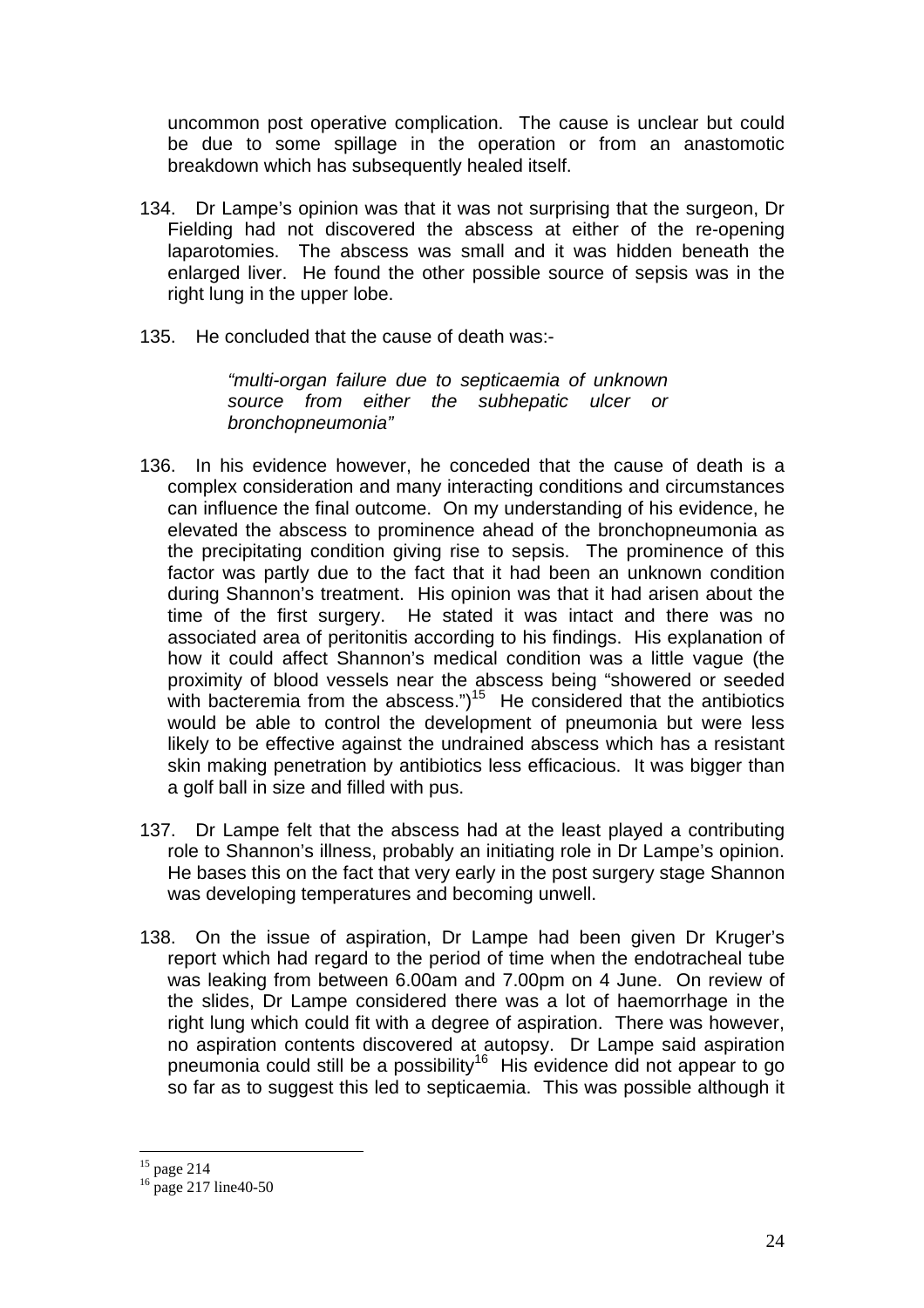seems here that a degree of aspiration may have led to the "heavy lungs" and appearance of haemorrhage.<sup>17</sup>

- 139. He said, "*If there is a tube leak, normally there's a tube that goes down the airway that protects the airway- if there's a little bit of leakage there, then any fluid that pools in the stomach can come back up and then go down into the lungs."*<sup>18</sup>
- 140. Dr Kruger also raised the litres of fluid in the bowel not a theory that Dr Lampe considered was very relevant here but "interesting".
- 141. Dr Lampe said there was no evidence of translocation of germs from inside to outside the bowel. He favoured the sepsis initiating due to an intraabdominal source rather then in the lungs but acknowledged that it was a complex situation and all of the pathologies played a part in causing and contributing to Shannon's death.
- 142. Dr Lampe did not think his observations could be determinative of whether either malignant hypothermia or neuroleptic syndrome had played a role in Shannon's death.
- 143. He also did not think that the issue of the leaking endotracheal tube and the management of that situation were critical events that could be isolated from the overall progression of events that culminated in Shannon's death. He could not say more than aspiration pneumonia, perhaps caused by the leaking endotracheal tube, may have been one of those contributing factors.19
- 144. Evidence was provided by two independent specialists who had access to the medical records after Shannon's death. Dr Kiroff is a specialist who practices obesity surgery in Geelong. He attended court while Dr Fielding gave his evidence.
- 145. Dr Kiroff was called as an independent expert to provide his opinion to the court. He had been a surgeon since 1985 and specialised in upper gastrointestinal surgery. He used laparoscopic techniques of bypass surgery and gastric banding as his main area of practice since 2000. He had performed far fewer bypass operations that Dr Fielding, perhaps 25 of 250 gastric operations.
- 146. Dr Kiroff's practice differed from Dr Fielding's with regard to contact with the patient prior to surgery. He pointed out the procedure was potentially life threatening but also of immense possible benefit to a patient. Dr Kiroff thought it appropriate that a patient have time to consider the decision and to develop a relationship with the surgeon. I can only agree that Dr Kiroff's approach seems far more considered than Dr Fielding's more entrepreneurial approach. The evidence was that with

 $\overline{a}$ 

19

<sup>&</sup>lt;sup>17</sup> see also page 222, line <sup>18</sup> page 218 lines 20-30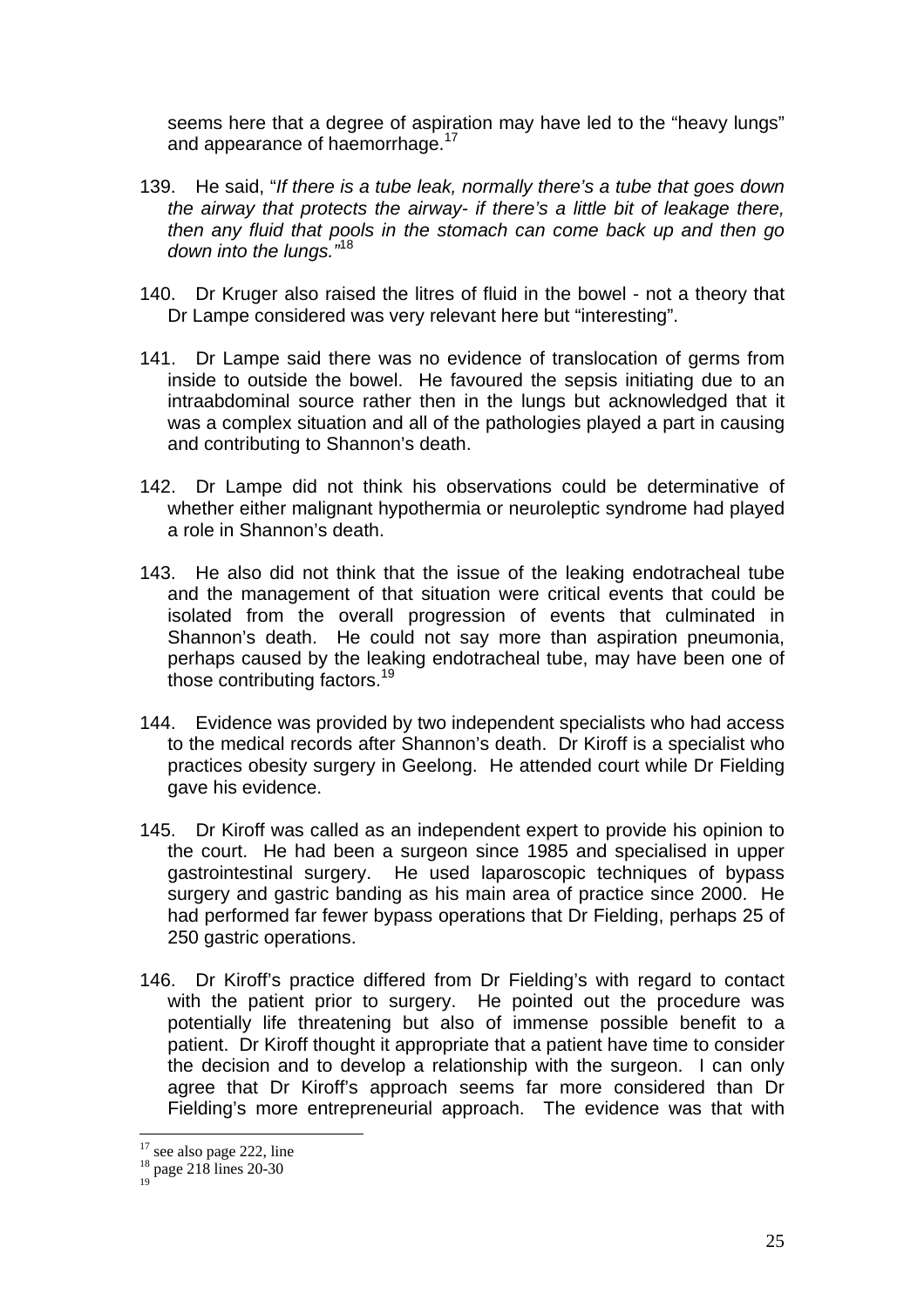respect to Dr Fielding's overseas patients, the patient seemed to select the procedure. This was prior to the first occasion on which the patient met the surgeon. Surgery might proceed on that same day of first meeting between patient and surgeon.

- 147. Obviously there were difficulties with Shannon being resident in Singapore. Dr Fielding sought to address those difficulties by modern means of communication via the internet. Dr Kiroff acknowledged Dr Fielding's extensive level of experience in the procedure and that he was offering a service where there might not otherwise be access to the technical expertise he could offer. The difficulty of access and limited time for contact with the patient was a factor that Dr Kiroff thought compromised the preferred development of a good relationship with one's patient. In 2001, Dr Kiroff's recollection was that laparoscopic banding was comparable, maybe slightly inferior to laparoscopic gastric bypass which was considered the gold standard in obesity treatment. He went on to say that laparoscopic banding was considered to be safer than bypass. In this, he agreed with Dr Fielding's view as expressed to the inquest. The absence of the need for anastomoses is the reason why the procedure is far less dangerous. Dr Kiroff would inform his patients that risk of death for bypass was between half and one per cent, whereas less than one in a thousand for gastric banding. Dr Kiroff had been involved in a review of the two alternate procedures which was published and used by the Royal Australian College of Surgeons.
- 148. Dr Kiroff did not think there was any reason contra indicating bypass for Shannon. He agreed with the proposition that Shannon and his mother should have been advised of relative mortality rates.
- 149. Dr Kiroff thought it appropriate (but different to his practice) to delegate to an appropriately skilled person the task of pre operative investigations which included chest x-ray, ECG ad radiological examination.
- 150. Dr Kiroff repeated his view that because it was a high risk procedure, he considered a patient needed time to properly consider information and make a decision about surgery. Thus, a single twenty minute appointment scheduled on the day proposed for surgery could not provide such opportunity.
- 151. He thought the length of operation (four hours) reflected the technical difficulty encountered in an operation on a person with such a large liver.
- 152. Dr Kiroff did not make any criticism of the decision made by Dr Fielding in the period leading up to the second operative procedure.
- 153. His practice varied from Dr Fielding with respect to nasogastric tubes. He considered they assisted in preventing the risk of aspiration as the gut often dilates with an ileus post operatively. The nasogastric tube can be a positive measure also to take pressure off the anastomoses. His view was, it was a variable practice among surgeons.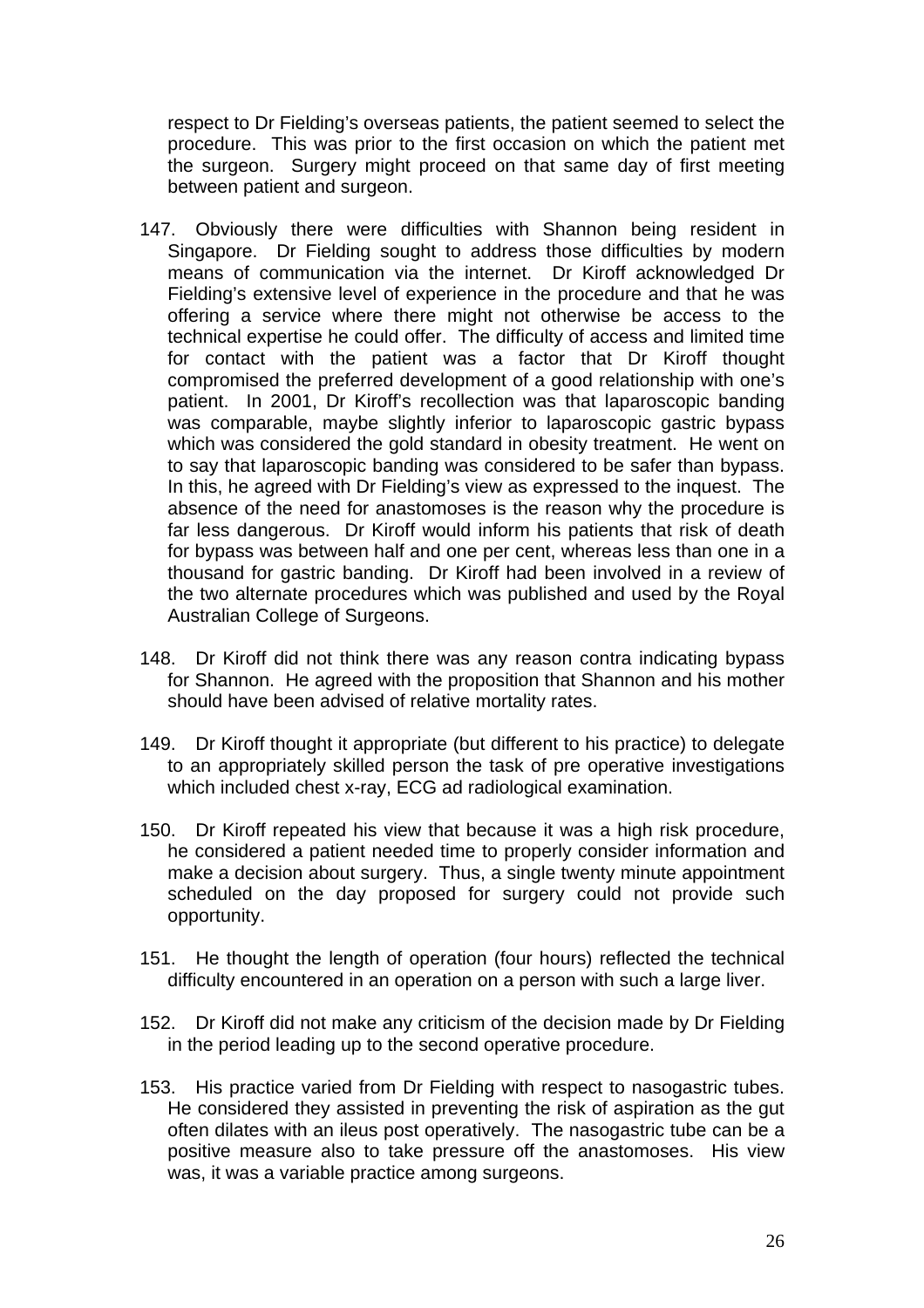- 154. Dr Kiroff was not surprised that the abscess was not found by Dr Fielding at either laparotomy as it was situated very deep and behind the large liver.
- 155. After the essentially negative laparotomy, the high temperature remained unexplained. Dr Kiroff noted that Shannon had a high respiratory rate and fever from the first operation. He noted that because Shannon was in intensive care, the radiology of his chest would not have been performed in the upright position. Had the x-rays been taken in the radiology department there might have been more information than was available in x-rays taken in the supine position. He explained the position of the patient essentially obliterates the lower half of the lung. As well, there were no lateral views taken which is the best way of viewing the lower lung. Dr Kiroff noted the difficulty given that Shannon was in intensive care. The only other option was to take a CT scan of the lungs, again a difficult proposition. The one opportunity which was missed was when Shannon was returned to the ward and still had a high respiratory rate. A chest x-ray was clinically indicated at that time according to Dr Kiroff but was not taken. Even the x-ray reports that were done showed a continuum of basal atelectases, that is, basal collapse in the visible portion of the lung.
- 156. Dr Kiroff considered the most significant information available was the indication of developing pneumonia.
- 157. On 1 June, Shannon was mobile but with indications of evolving pneumonia and should have been sent for complete chest x-ray in the upright position. By 2 June, there was some improvement but still a concern about the right lung.
- 158. Dr Kiroff accepted that Dr Ellison's decision not to immediately replace the endotracheal tube which was not sealing properly was reasonable because he was otherwise maintaining satisfactory oxygen saturations and there was a risk in changing the tube.
- 159. Subsequently at 7.00pm a decision was made to change the tube. It was then reviewed and the position considered to be better was three centimetres above the carina.
- 160. Dr Kiroff says when the tube was manipulated a further 2 centimetres, no x-ray was taken so it could not be said with certainty what position the tip was in before or after the manipulation. The x-rays that were taken showed right upper lobe collapse. Dr Kiroff says there is only one explanation in the context of a ventilated patient. Also, he went on to say that the right lung cleared up a bit on x-ray of 5 June which he says is not consistent with pneumonia but rather with collapse after lack of aeration.
- 161. Dr Kiroff said, *"I remain convinced that for a period of time the right upper lobe bronchus was occluded for whatever cause, and…..after the*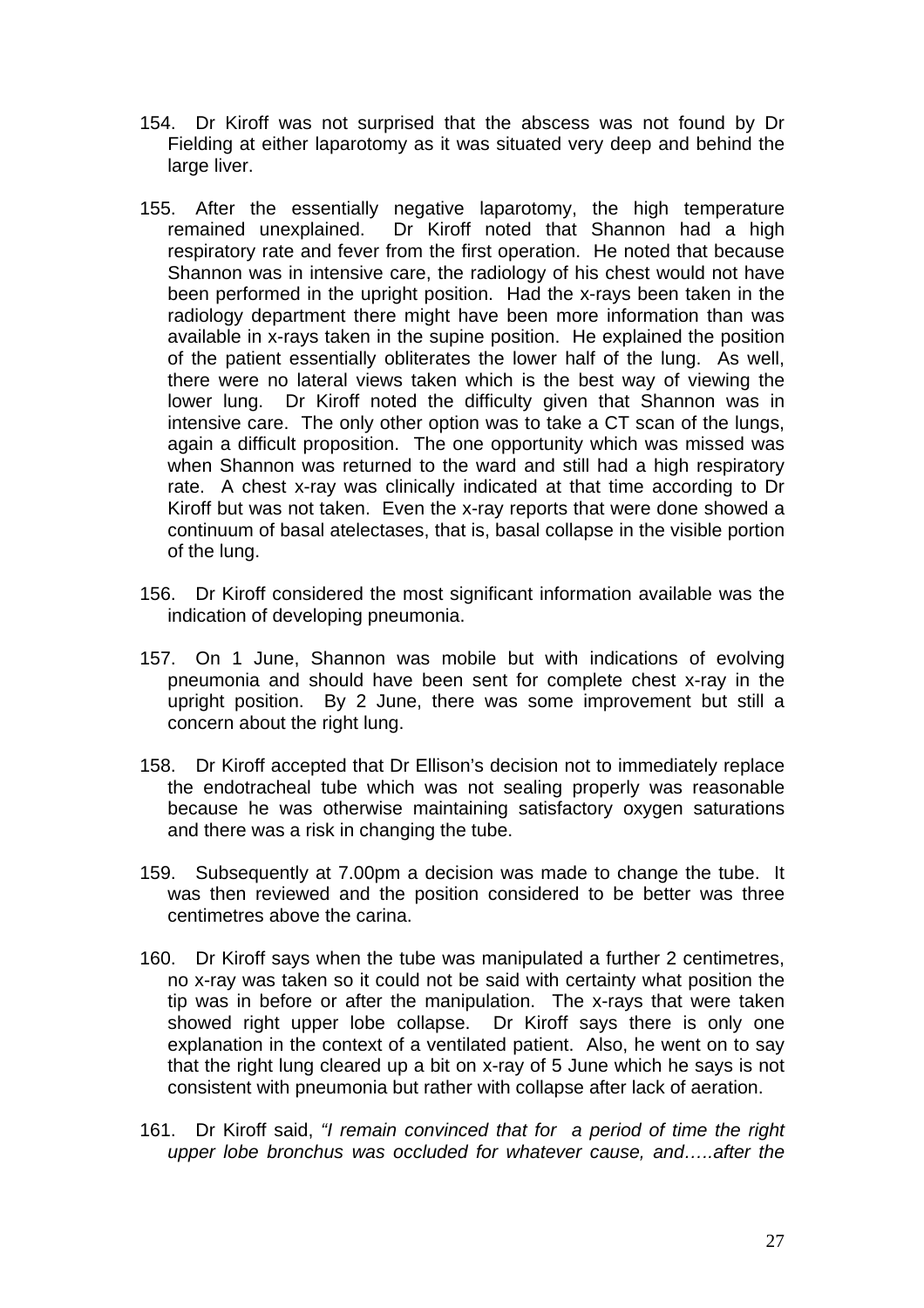*tube was initially moved we can't be certain where the tip of the tube was."*<sup>20</sup>

- 162. Dr Kiroff provided an independent expert review of Shannon's medical care and surgery. On overall consideration he was more inclined to the bronchopneumonia as the source of the sepsis rather then the subhepatic ulcer. He also raised the possibility of neuroleptic malignant syndrome or malignant hypothermia but these were less likely.
- 163. Dr P Kruger is an intensive care senior staff specialist in intensive care and anaesthetics at the Princess Alexandra Hospital.
- 164. He agreed with the pathologist's view that the immediate cause of death was multi organ failure caused by septicaemia.
- 165. He said it was very difficult to be sure of the cause. There were very high fevers. The two laparoscopic surgical procedures after the initial surgery essentially excluded intraabdominal sepsis. However, the presence of the intact subhepatic abscess complicated the interpretation.
- 166. It was clear there was an element of bronchopneumonia. He did not think the distinction between aspiration pneumonia and bronchopneumonia was paramount. If a patient aspirates there is an initial irritation to the substance in the lungs but this will develop into overall pneumonia with secondary infection of the material.
- 167. Dr Kruger considered there was the possibility of an element of aspiration pneumonia commencing the process of deterioration from shortly after the initial procedure.
- 168. The leaking endotracheal tube also contributed to the risk of aspiration according to Dr Kruger's review. He acknowledged that it is a difficult decision to make whether to leave the tube or change it. He agreed it was normal practice to try advancing the tube first before considering changing the tube.
- 169. The pattern of change in the lung x-rays suggested to him either lung collapse or aspiration rather then evolving infection because the time frame was too short for infection to have evolved.
- 170. Dr Kruger agreed with Drs Bentley and Kiroff that the changes in the xrays in the upper right lobe were as a result of collapse and then reinflation of that section of lung. He gave an example of mucus or aspirate blocking a section temporarily. The weight of evidence seems to be with this view of collapse of the lung and then re-inflation.
- 171. On reflection, he thought the repeating difficult management decision for this patient was the degree of pain relief sedation. This had to be

 $20$  page 208 line 5-10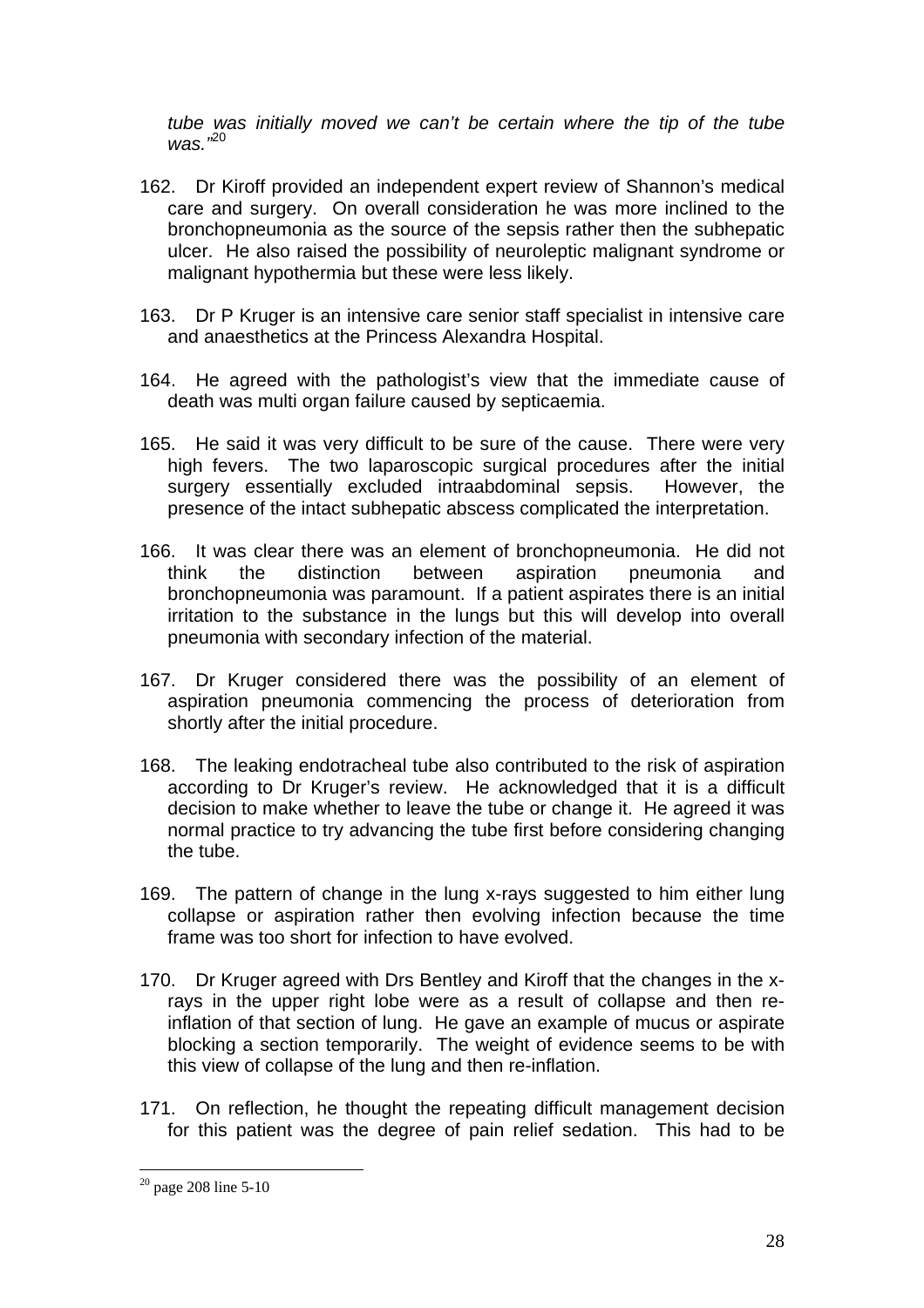balanced against maintaining respiration and knowing if a patient was at risk of aspiration and whether a nasogastric tube might be positioned. The risk of the tube is that damage might be done to the anastomoses.

- 172. Drs Kruger and Kiroff's usual practice would be to insert a nasogastric tube but they acknowledged it is a vexed issue.
- 173. Dr Kruger thought the five litres of fluid was likely to have been present on 5 June at the second procedure. He said it would be hard to detect this fluid when spread over the length of intestine. After the first two procedures, there may be a reaction of the bowel to stop the normal movement of fluid via peristalsis and an ileus forms when fluid pools.
- 174. The risk with the fluid was that it aggravated the risk of aspiration, rather than it being a source of direct sepsis.
- 175. Dr Kruger considered it was the combination of bronco pneumonia and aspirate pneumonia that caused the sepsis. He could not say what role the subhepatic ulcer played but it may well have contributed.
- 176. Dr Kruger considered the proposal of a CT scan in all of the circumstances was unreasonable given the risks in undertaking such a physical task for a patient as ill as Shannon was at that time.
- 177. Like other doctors he considered there needed to be sufficient time for the surgeon to discuss with the patient and family the decision to be undertaken. The importance of a good relationship and communication was immense.
- 178. Even though the bowel was taken out in the second laparotomy, he said it was not necessarily the case that the five litres of fluid would be apparent spread over many metres in length. The fluid in the bowel though was still an unlikely source of direct sepsis.
- 179. He acknowledged that aspiration was merely speculation, there was no clear evidence, just some potential aspirations noted.
- 180. Dr Kruger's emphasis about nasogastric tubes was to consider whether it should be inserted in the event of problems after surgery. Dr Kruger accepted that Dr Ellison's evidence of replacing the tube (while backed up with 100 per cent oxygen) coincided with the collapse of the right upper lobe. He acknowledged there was subsequent recovery from this problem.
- 181. Dr Kruger considered the most likely source of infection was the bronchopneumonia rather than the subhepatic ulcer or other explanation advanced by Dr Kiroff. He considered the lungs as crucial in the source of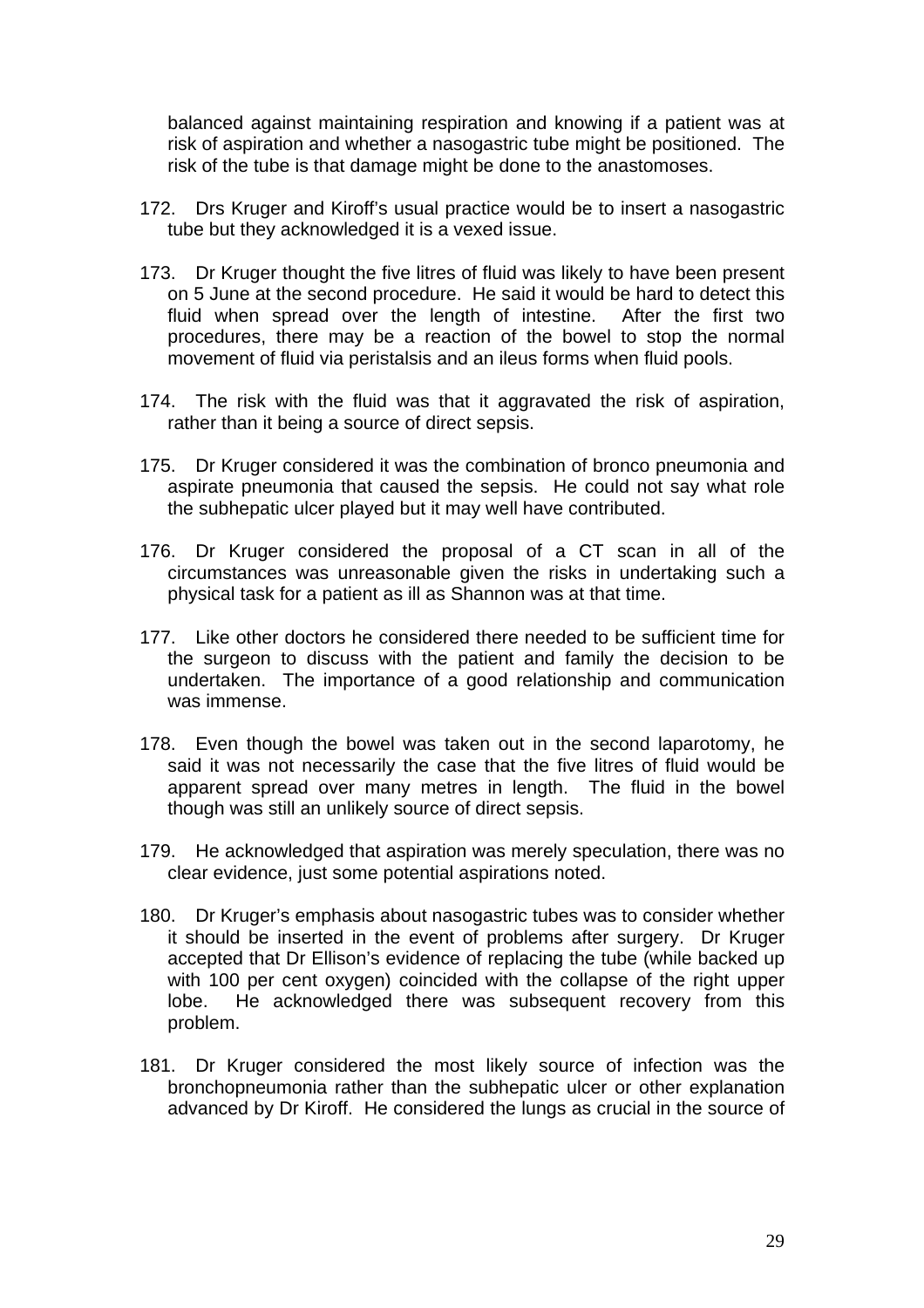infection. Aspiration pneumonia could have caused the infection or the large collection of fluid that was noted in Shannon's abdomen<sup>21</sup>

- 182. Mrs Eileen Tang gave evidence to the inquest. Her husband was also present during the inquest. They present as loving and intelligent parents who supported their son throughout his life. They were actively involved in his plans for treatment although it was Shannon, who as an independent young adult, made the decisions for his treatment. His mother accompanied him to Australia for treatment and his father joined them before surgery. They were devastated by Shannon's unexpected death and have persisted with their endeavours to understand the circumstances of his untimely death. They are motivated to identify any improvements that might prevent a death occurring in similar circumstances in the future.
- 183. Mrs Tang made three pages of contemporaneous notes of events relating to Shannon's treatment. She referred to him in the Chinese name of "Sheng" in her notes which were produced to the court.<sup>22</sup> I see no reason why they should not be accepted at face value as her record of events. I consider this record as I do other records including the notes made in the one page document headed "Clinical Record George A Fielding" to be found as part of exhibit B17.
- 184. Mrs Tang records leaving Singapore on 21 May and arriving the next day. There are notes referring to matters other than Shannon's health which add weight to the record's authenticity.
- 185. The initial visit with the nurse, dietician and psychologist are recorded before the reference to seeing Dr Fielding on 28 May. No particular detail from the original meeting with Dr Fielding is recorded but a note is then made that although Shannon was prepped for 1pm in intensive care, he was seen by Dr Fielding at 6.00pm, apologising that they were running late and surgery was delayed until the next day.
- 186. In Mrs Tang's detailed letter addressed to the coroner and dated 9 November 2006<sup>23</sup> she refers to the first meeting with Dr Fielding. She stated that Dr Fielding informed them the operation would be performed laparascopically and that he would stitch rather than staple to form a pouch. This was explained as preferable to avoid staples "bursting". Clearly this was a reference to a possible complication of the surgery.
- 187. She also recalled Dr Fielding saying he would remove the gall bladder if he could access this easily to avoid complications in the future.
- 188. Dr Fielding's notes of the meeting are as follows,

*"For Roux-En–Y, discussed operation. Risksbleeding, perforation, leak, sepsis, death, stricture, need for vitamins and follow up. His mother was in* 

 $21$  five litres

 $\frac{^{22}}{^{23}}$  B19<br> $\frac{^{23}}{23}$  Exhibit B 14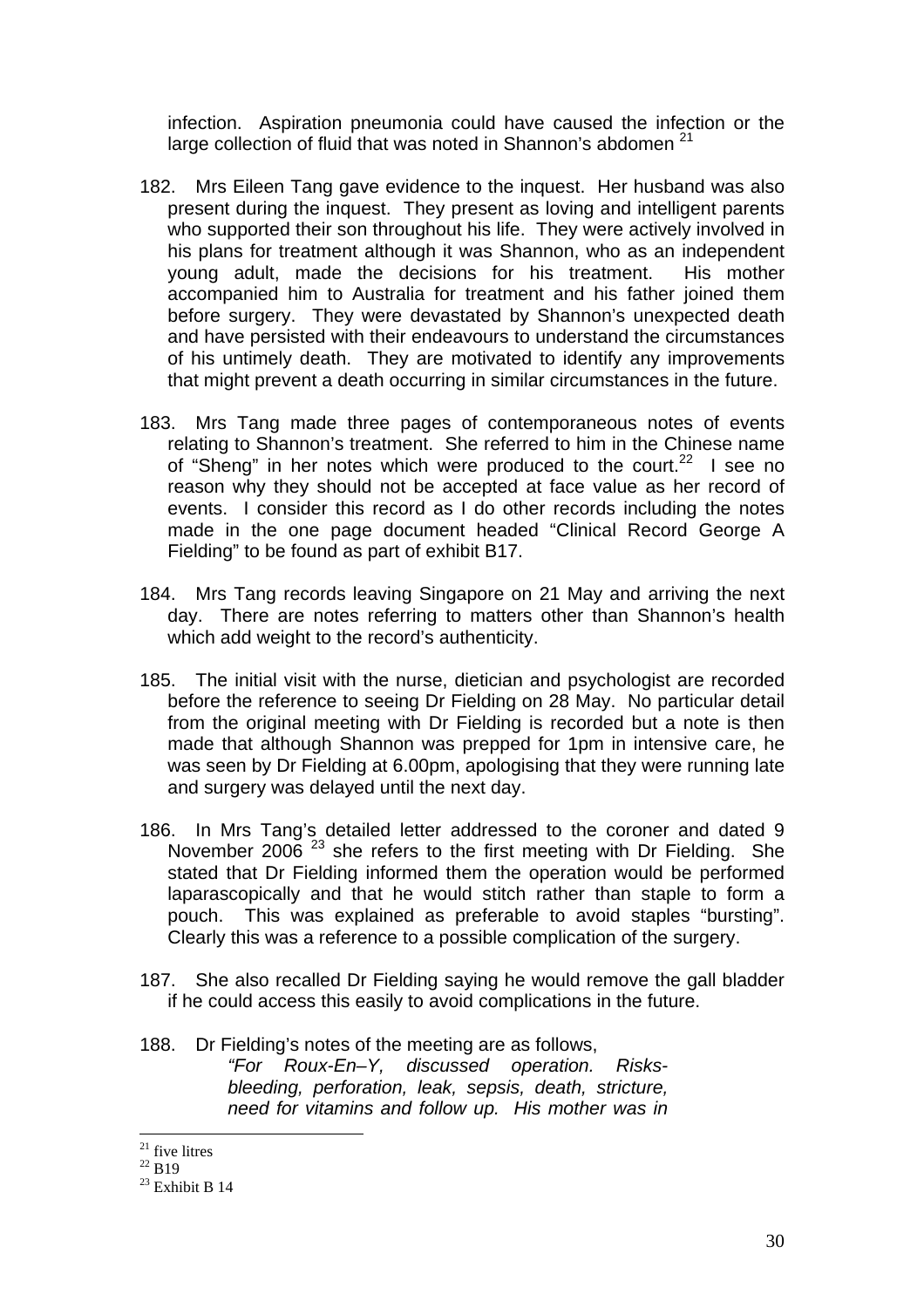*the interview and happy. For operation this afternoon."24*

- 189. Dr Fielding presented in court as a verbally articulate, confident and persuasive man. I have no doubt that the conversation readily convinced the Tang's of the appropriateness of the decision to proceed with the operation. Indeed, it was originally scheduled for that very day. In such circumstances, I find it most likely that the impact of Dr Fielding's communication was to present the way in which matters were to proceed without any real consideration that the decision was still to be made.
- 190. I have considered Mrs Tang's evidence as well as Dr Fielding's evidence together with the record of email communication, the nature of Dr Fielding's letter to Shannon and the notes made on 28 May. Although Dr Fielding might have indicated that he had personally undergone a lap band procedure, I am unconvinced that he provided the precise numerical risk of death in the proposed gastric bypass procedure at this appointment. The appointment was focused on what was about to occur, it was clearly too late to be having any meaningful discussion of the risks of the procedure when surgery was scheduled for that very day. I do not accept that the detailed numerical risk of death was presented at this meeting.
- 191. Whether or not this information on that day would have made any difference of course is irrelevant, although it would seem that Shannon was intent upon pursuing the gastric bypass operation.
- 192. However, I accept the evidence that in fact Shannon had received the email dated 29 April 2003 which detailed the critical information about risk of death prior to his arrival in Australia. He was an adult and entitled to make his own decisions. The extent of his inquiries revealed him as a careful and considered young man who made an informed choice.
- 193. I do not accept that the discussion on 28 May in the presence of Mrs Tang ever considered that the procedure might not occur; subject to the review by the intensive care team. The discussion about staples and the possibility of "bursting" clearly continued on from earlier email exchanges about possible complications. Shannon's parents might not have been privy to these communications but I find that Shannon was aware of the risk of the procedure.

### **Summary**

194. Shannon Tang underwent a gastric bypass procedure which is known to have significant risks of mortality. The most obvious risks are associated with direct complications of surgery including infection arising from leakage from the anastomoses formed in the procedure. Pulmonary embolism and pneumonia are also identified risks particularly relevant for

 $\overline{a}$  $^{24}$  B17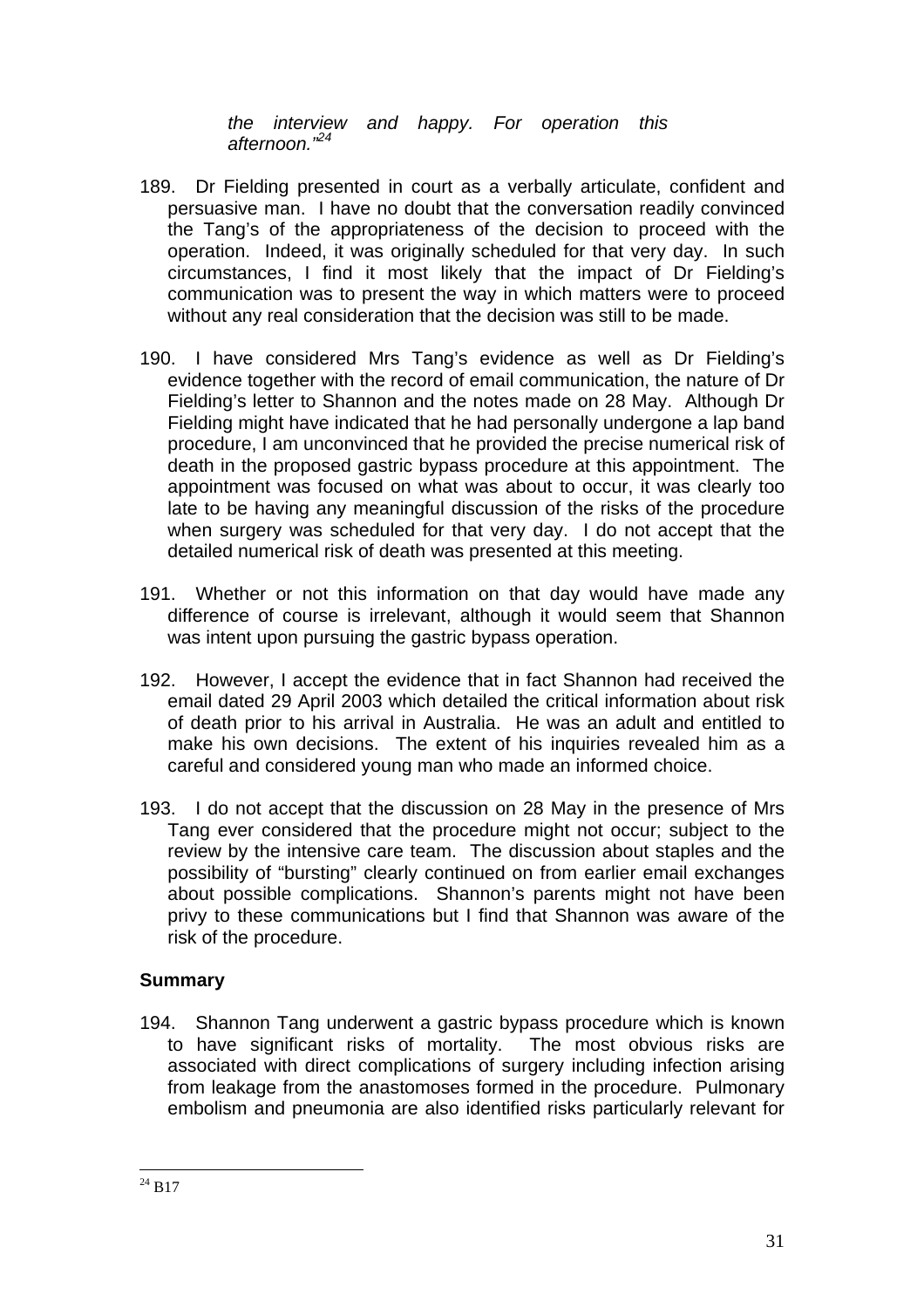patients of this procedure who are morbidly obese and therefore likely to be suffering from other co-morbidities.

- 195. In considering what had caused Shannon's death, Dr Fielding did not expect that the pneumonia developing in the right upper lobe (x-ray performed on 4 June) was extensive enough to precipitate death. In hindsight, Dr Fielding considered the information from the autopsy report indicated that the combination of all the factors contributed to Shannon's death. Individually, he did not think the pneumonia or the abscess could be responsible for death. There was no aspiration pneumonia. He could only say that the abscess was a surprise and must have been tucked away under the liver.
- 196. Two laparotomies by the surgeon and the subsequent autopsy did not reveal any leak from the anastomoses or any sign of generalised peritenonitis. I accept that there was no significant leakage from any of the anastomoses.
- 197. Shannon was being cared for in the intensive care ward and was under intense monitoring and subject to numerous pathology tests and x-rays. The radiological procedures were limited in their view because they were taken while Shannon was propped up in bed while attached to ventilation and other devices. Consideration was given to transporting him to the radiology department but it was decided this was too risky. This was not a decision that was criticised by independent experts who have reviewed Shannon's care in all the circumstances.
- 198. There was also a period of time (up to 6 hours) when there was leakage from the ventilator cuff. Although this situation is not desirable as it increases the risk of aspiration, there was no evidence that aspiration had occurred. Shannon's ventilation was adequately maintained during this period. Independent comment of this situation acknowledged that the conservative approach of attempting to manipulate the tube into a better position was the preferable first response given the risk of removing the tube and losing access if re-insertion of a tube proved impossible. There was credible evidence that the tube occluded a portion of the lung while it was incorrectly positioned. Fortunately, the decompensation of the lung was remedied and the lung re-inflated without adverse impact on Shannon's overall position. The consensus of independent opinion was that this sequence of events had not been critical in Shannon's decline.
- 199. The preponderance of medical opinion given with the benefit of hindsight favours a respiratory source of the sepsis.<sup>25</sup> There was also clear evidence that the pneumonia did not appear to be sufficient to be the cause of death in itself.<sup>26</sup>

 $^{25}$  Dr Kiroff, Dr Fielding, Dr Georghiou  $^{26}$  Drs Bentley and Dr Lampe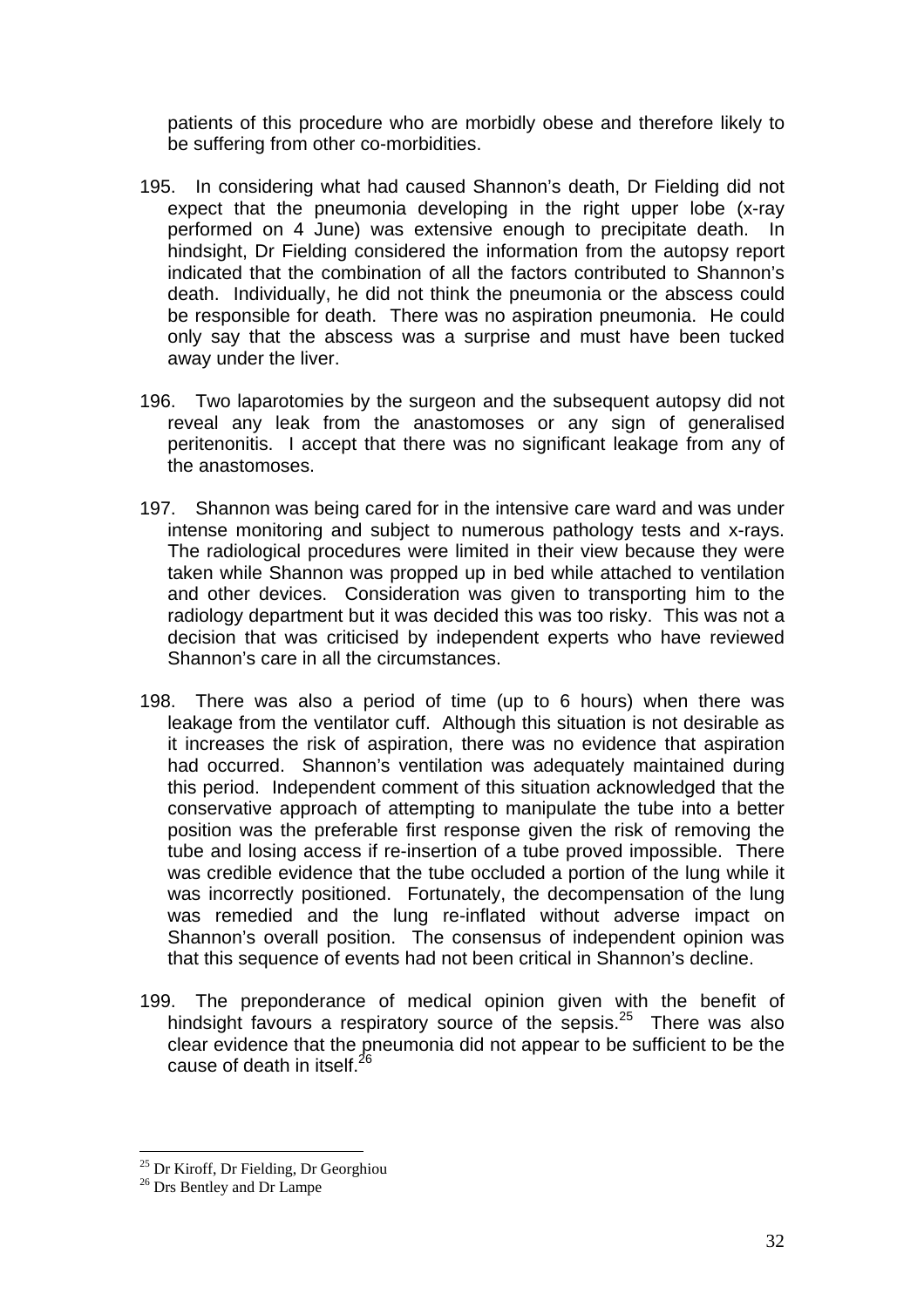200. **I conclude that the combination of both the respiratory condition and the subhepatic ulcer contributed to the overall condition of sepsis which led to multi organ failure and death.** 

#### **Findings**

- 6. I make the following findings:–
	- (a) The identity of the deceased was Shannon Sheng Wen Tang.
	- (b) His date of birth was 9 December 1981.
	- (c) His last known address was at the Wesley Hospital. He usually resided in Singapore.
	- (d) At the time of death his occupation was human resource officer and prospective student.
	- (e) The date of death was 5 June 2003.
	- (f) The place of death was Wesley Hospital Auchenflower, Brisbane, Queensland.
	- (g) The formal cause of death was multi organ failure due to septicaemia which developed in the post operative period after gastric bypass surgery.
- 201. This Court has jurisdiction in appropriate cases to commit for trial any person/s which the evidence shows may be charged with the offences mentioned in section 24 of the *Coroners Act 1958*. The evidence here is not sufficient to put any person or persons upon any trial.

#### **Recommendations**

- 202. By way of rider to the formal findings and pursuant to section 43 of the *Coroners Act 1958,* I note:
	- That relevant specialist colleges and/or hospitals consider and review a requirement for face to face consultation between patient and surgeon and the appropriate minimum period prior to the proposed surgery for such consultation.
	- That relevant hospitals and/or specialist colleges consider and review the level of specific information about risk of mortality in forms of consent to be signed by a patient prior to treatment.